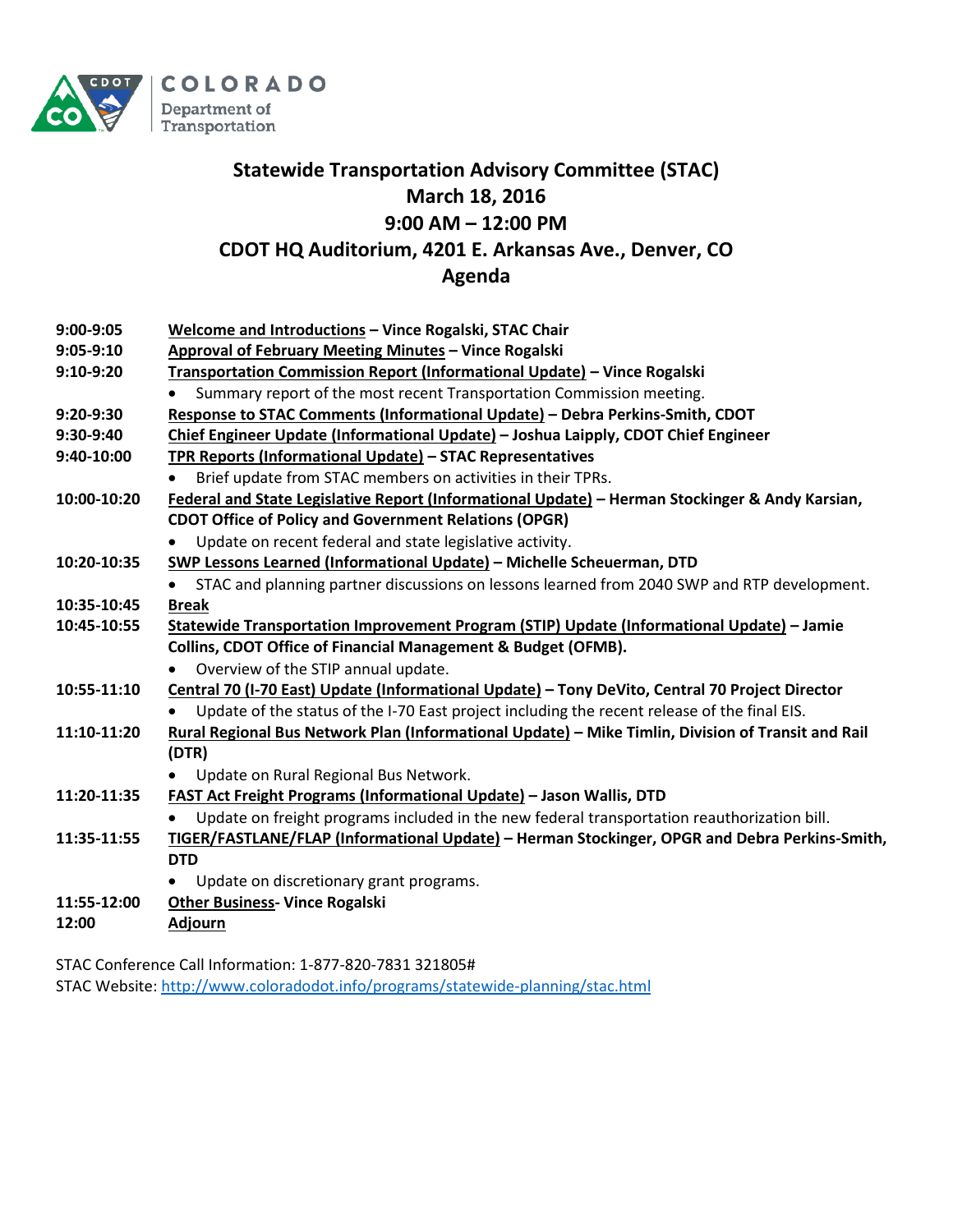### *Draft* **STAC Meeting Minutes February 26, 2016**

**Location:** CDOT Headquarters Auditorium **Date/Time:** February 26, 9:00 a.m. - 12:00 p.m. **Chairman:** Vince Rogalski, STAC Chair (GV) **Attendance:**

In Person: Adam Lancaster (CFR), Trent Bushner (EA), Gary Beedy (EA), Todd Hollenbeck (GVMPO), Peter Baier (GVMPO), Elise Jones (DRCOG), Doug Rex (DRCOG), Thad Noll (IM), Sean Conway (NFRMPO), Terri Blackmore (NFRMPO), Chuck Grobe (NW), Norm Steen (PPACG), Craig Casper (PPACG), Scott Hobson (PACOG), George Wilkinson (SLV), Walt Boulden (SC), Jim Baldwin (SE), Stephanie Gonzeles (SE), Kevin Hall (SW), Barbara Kirkmeyer (UFR), Elizabeth Relford (UFR).

On the Phone: Buffie McFadyen (PACOG).

| Agenda Items/<br><b>Presenters/Affiliations</b>                         | <b>Presentation Highlights</b>                                                                                                                                                                                                                                                                                                                                                                                                                                                                                                                                                                                                                                                                                                                                                                                                                                                                                                                                                                      | <b>Actions</b>    |
|-------------------------------------------------------------------------|-----------------------------------------------------------------------------------------------------------------------------------------------------------------------------------------------------------------------------------------------------------------------------------------------------------------------------------------------------------------------------------------------------------------------------------------------------------------------------------------------------------------------------------------------------------------------------------------------------------------------------------------------------------------------------------------------------------------------------------------------------------------------------------------------------------------------------------------------------------------------------------------------------------------------------------------------------------------------------------------------------|-------------------|
| Introductions & January<br>Minutes / Vince Rogalski<br>(STAC Chair)     | Review of January STAC Minutes.<br>$\bullet$                                                                                                                                                                                                                                                                                                                                                                                                                                                                                                                                                                                                                                                                                                                                                                                                                                                                                                                                                        | Minutes approved. |
| Transportation<br>Commission Report /<br>Vince Rogalski (STAC<br>Chair) | <b>Presentation</b><br>Agendas for HPTE & TC are big so there's a lot to cover.<br>$\bullet$<br>SB 16-123 would allow HOVs to use toll lanes without having a transponder<br>$\bullet$<br>- not a good idea because it makes it difficult to identify them.<br>HPTE had a clean audit; working on a loan process for C-470; Phase 2 of<br>$\bullet$<br>US 36 is expecting a June opening; more information is coming on Central<br>70 (a.k.a. the I-70 viaduct) and STAC will see a presentation on that next<br>month; the I-70 Mountain Express Shoulder Lanes are operating well, albeit<br>with a limited schedule for when they can be used (a total of 72 days per<br>year) so CDOT is pinpointing maximum traffic periods, primarily weekends<br>and holidays.<br>Transportation Commission: SB 228 estimate is \$200 million in FY16 and<br>$\bullet$<br>\$106 million in FY17; bill changing language on who STAC reports to has<br>passed Senate and likely to be signed by the Governor. | No action taken.  |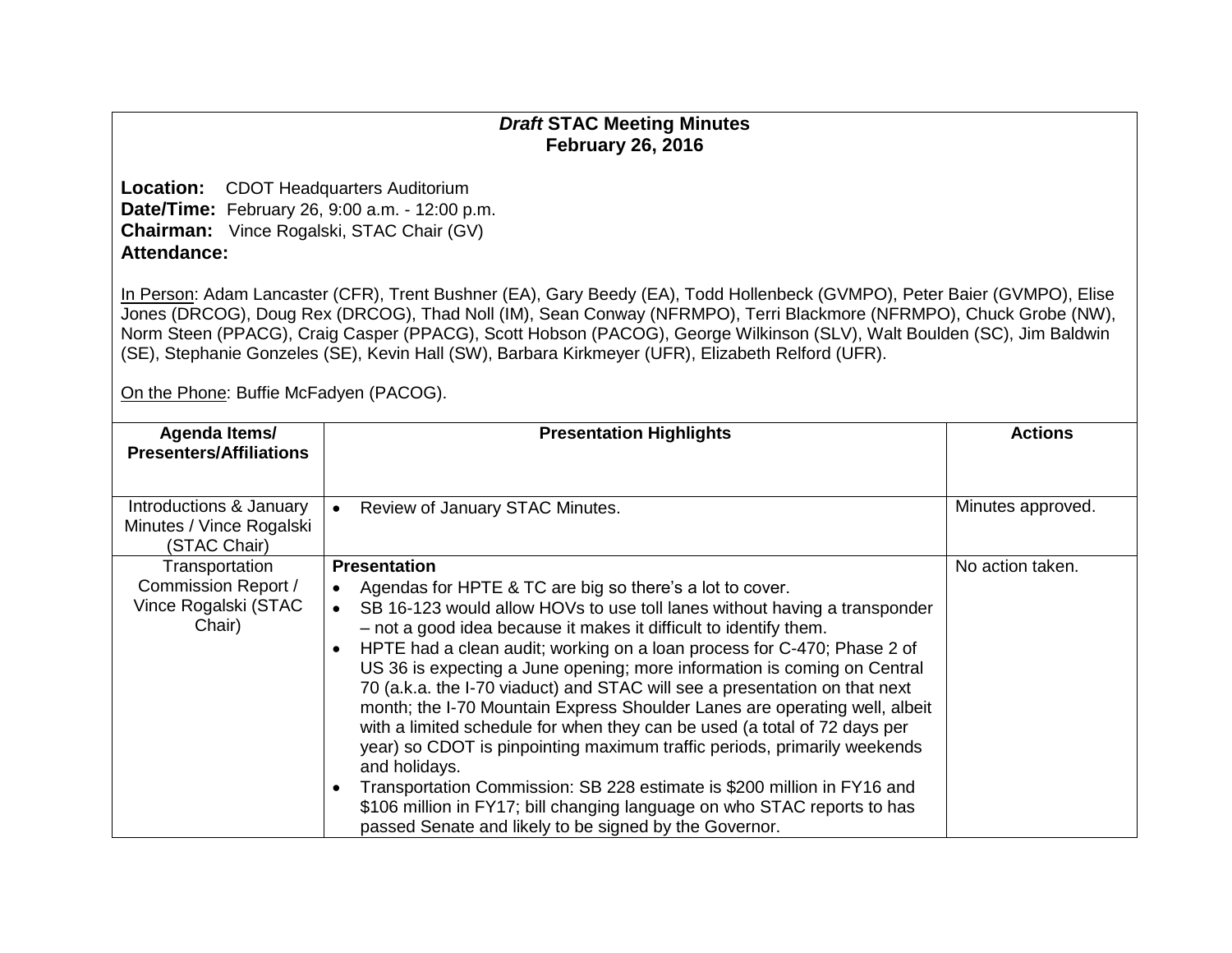| <b>Traffic Incident</b>                                                                                                         | <b>Presentation</b>                                                                                                                                                                                                                                                                                                                                                                                                                                                                                                                                                                                                                                                                                                                                                                                                                                                                                                                                                                                                                                                                                                                                                         | No action taken. |
|---------------------------------------------------------------------------------------------------------------------------------|-----------------------------------------------------------------------------------------------------------------------------------------------------------------------------------------------------------------------------------------------------------------------------------------------------------------------------------------------------------------------------------------------------------------------------------------------------------------------------------------------------------------------------------------------------------------------------------------------------------------------------------------------------------------------------------------------------------------------------------------------------------------------------------------------------------------------------------------------------------------------------------------------------------------------------------------------------------------------------------------------------------------------------------------------------------------------------------------------------------------------------------------------------------------------------|------------------|
| Management (TIM)<br>Program / Ryan Rice<br>(Director of CDOT<br>Division of TSM&O) and<br>Tim Keeton (Colorado<br>State Patrol) | Introducing Major Tim Keeton of Colorado State Patrol, the field commander<br>for Northeast Colorado and TIM throughout the state.<br>Traffic Incident Management (TIM) is not always the most exciting area, but<br>a huge opportunity for CDOT - like an underappreciated stock that will pay<br>big dividends.<br>Not just in urban areas - rural areas too.<br>$\circ$<br>Can reduce incident related delays by 30%-50% for virtually no extra<br>$\circ$<br>cost.<br>TIM is the coordinated program to detect and remove incidents and restore<br>traffic capacity safety and quickly.<br>Benefit-Cost Ratio has historically been 20:1 for CDOT and as high as 36:1<br>in some parts of the country.<br>Multiagency partnership is the thing to stress – collaboration across<br>$\bullet$<br>agencies, jurisdictions, the private sector, and the traveling public.<br>Every minute of lane closure $= +2.8\%$ likelihood of a secondary crash.<br>o After 36 minutes you're likely to have one.<br>2 CSP officers were killed in 2015 as a result of this type of situation.<br>$\circ$<br>10 CSP officers were hit by cars since November 2015 (3 month<br>$\circ$ |                  |
|                                                                                                                                 | period).<br>o 38-40 CSP vehicles get totaled each year.<br>1 minute of blocked lane = 4 minutes of delay to return to pre-incident<br>٠<br>conditions.<br>15 minutes of blockage = 1 hour of recovery time<br><b>TIM Organizational Structure:</b><br>$\bullet$<br>CDOT, CSP, & Fire on Exec Steering Committee.<br>$\circ$<br>Discipline Leadership (same as above).<br>$\circ$<br>TIM Committee Leadership Group (staff level).<br>$\circ$<br>Developing MOUs between various agencies and disciplines<br>$\bullet$<br>CAD integration with CDOT systems will help to speed notification of<br>incident locations, instead of traditional phone chains.<br>Policy solutions – consistent application of laws related to accident clearing.<br>$\bullet$                                                                                                                                                                                                                                                                                                                                                                                                                   |                  |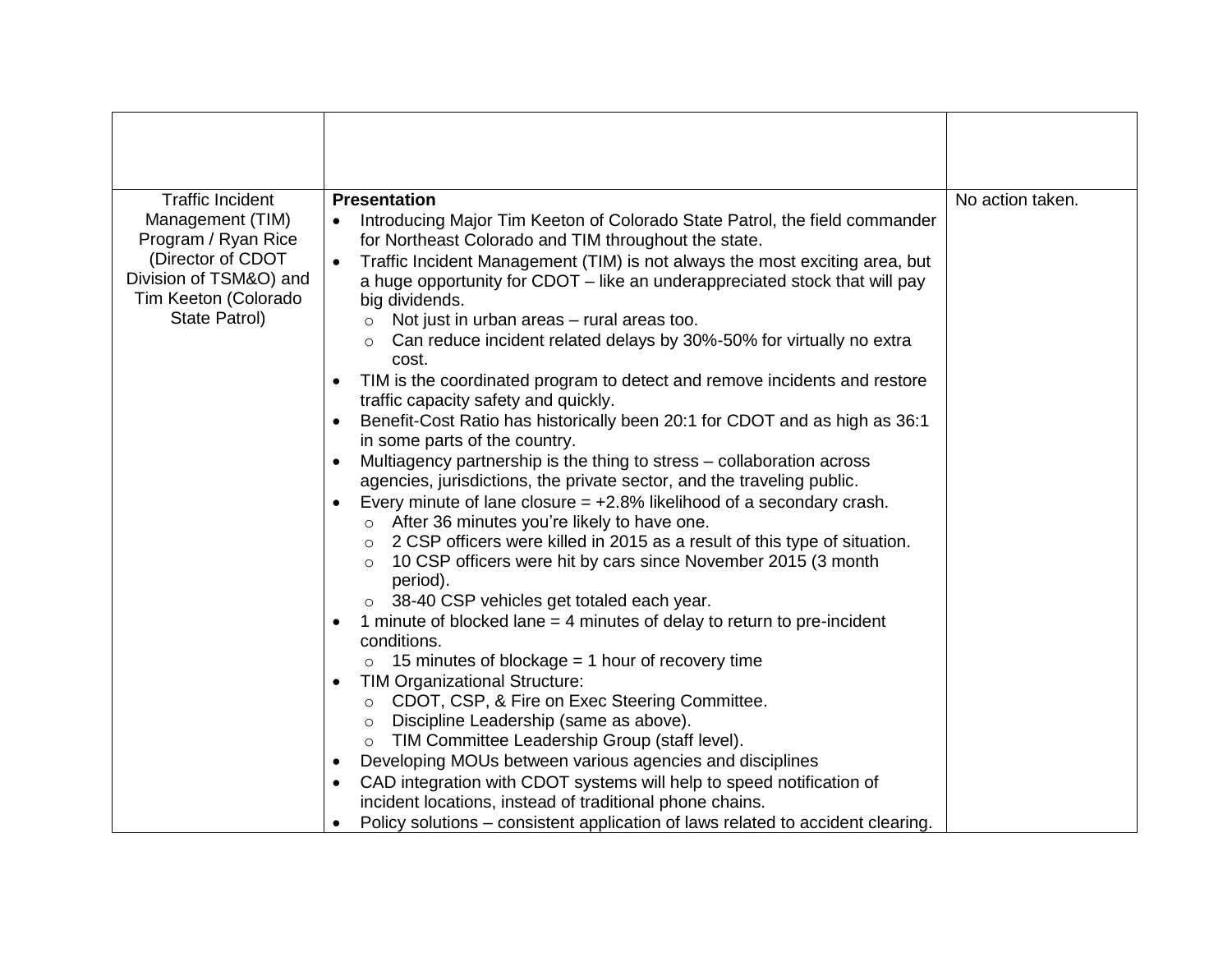| Corridor teams – where the real work gets done.<br>$\bullet$                               |
|--------------------------------------------------------------------------------------------|
| Goal is to have at least one corridor team per region by the end of the year.<br>$\bullet$ |
| Goal is to develop a unified culture, trust, joint understanding of success,               |
| and a habit of continuous improvement.                                                     |
| To accomplish this, training together is key.<br>$\bullet$                                 |
| Teams are specific to each area of the state.                                              |
| Based on attendance at national conferences, Colorado is leading the way                   |
| on this effort.                                                                            |
| $\circ$ For example, fire departments and CSP share a radio frequency $-$                  |
| unheard of elsewhere.                                                                      |
| $\circ$ CSP can extend authorization to move vehicles from roadways to Fire                |
| Departments when necessary.                                                                |
| Had a TIM plan previously, but it sat on a shelf and no one used it.                       |
| One event served as a catalyst for change: 3/23/13                                         |
| 3 mile scene<br>$\circ$                                                                    |
| $\circ$ 60+ vehicles                                                                       |
| 40 individual crashes                                                                      |
| 11 patients transported<br>$\circ$                                                         |
| Hazmat situation<br>$\circ$                                                                |
| $\circ$ 8 hour closure of I-25                                                             |
| Major Keeton shared a video of a TIM response.                                             |
| $\circ$ 1st thing that happens is CSP and FD coordinate.                                   |
| Firefighters cleaning roadway with brooms - not their responsibility<br>$\circ$            |
| (usually the tow company) but everyone is working toward the same goal                     |
| of quickly clearing the scene.                                                             |
| CSP pushes car out of the roadway with bumpers, rather than waiting for<br>$\circ$         |
| the tow company to arrive.                                                                 |
| Encouraging officers to push cars even when they're overturned.<br>$\circ$                 |
| Law that removes liability to push cars was passed in 2002, making this<br>$\circ$         |
| process easier.                                                                            |
| One unified culture that prioritizes what's important – safety, speed,                     |
| getting the road back to operation.                                                        |
|                                                                                            |
| <b>STAC Comments</b>                                                                       |
| Trent Bushner: Do you take a lot of photos of these crash scenes?                          |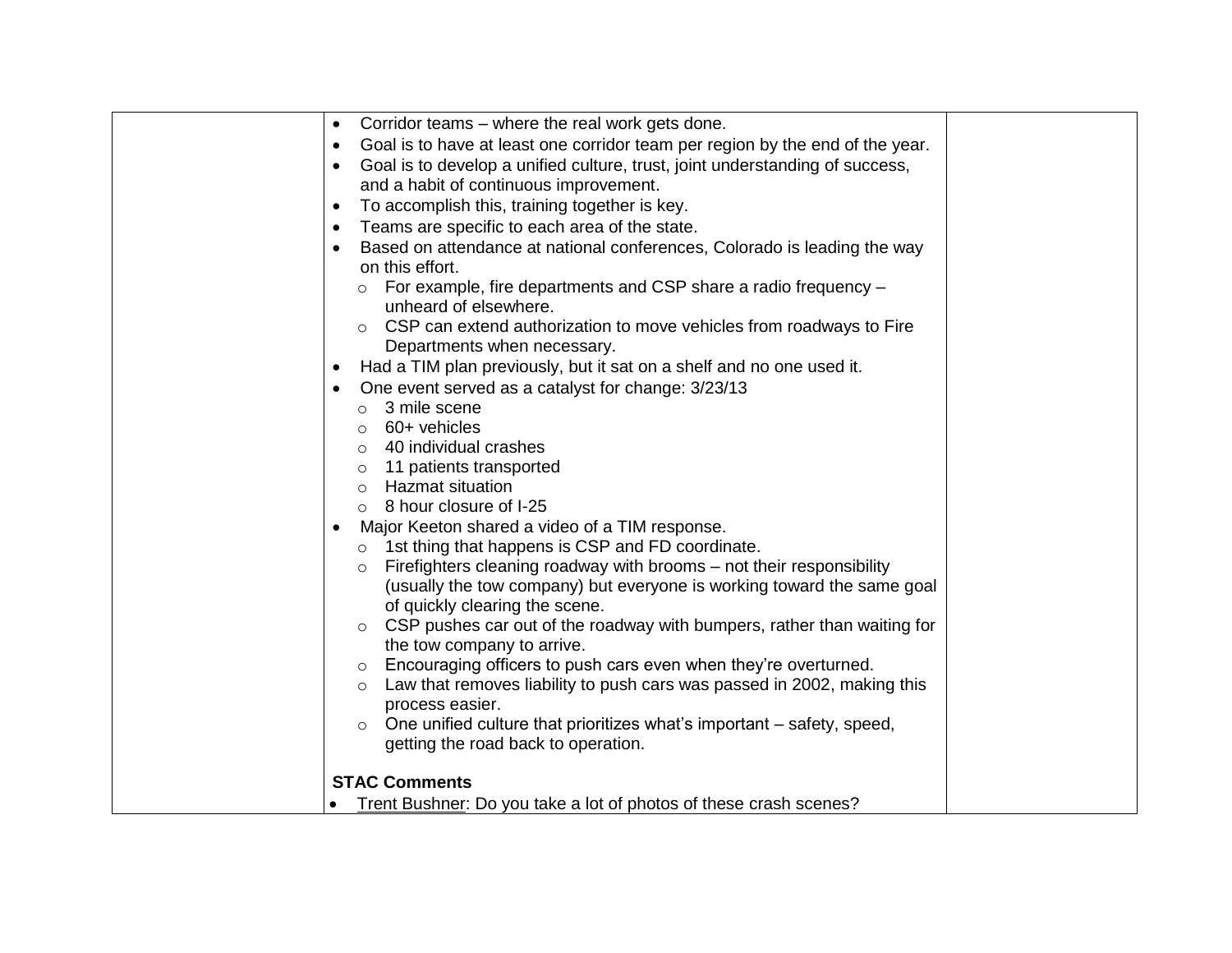| Tim Keeton: In this case we wouldn't. You saw the officers mark the vehicle<br>$\bullet$  |  |
|-------------------------------------------------------------------------------------------|--|
| locations for that purpose. In a fatal crash we would take more photos but                |  |
| still be able to clear the scene relatively quickly. One officer in the state has         |  |
| a drone which can take photos or videos from above the scene and save a                   |  |
| lot of time.                                                                              |  |
| Peter Baier: What is the policy when there's a possible felony involved?<br>$\bullet$     |  |
| Tim Keeton: CSP takes the lead in those cases because the FD can't get<br>$\bullet$       |  |
| involved in court proceedings. When there is a critical injury, the EMTs take             |  |
| the lead until that situation is resolved.                                                |  |
| Norm Steen: This looks a bit like what is happening at the federal level. Is<br>$\bullet$ |  |
| there anything that we can learn from that?                                               |  |
| Tim Keeton: A lot of that is incorporated into the base-level training that               |  |
| occurs before we get into the more region-specific training and team                      |  |
| building.                                                                                 |  |
|                                                                                           |  |
| <b>Presentation</b>                                                                       |  |
| FHWA has placed a major emphasis on this topic and we've gotten a lot of<br>$\bullet$     |  |
| support from our Division office.                                                         |  |
| In the next few years, we're focusing on:                                                 |  |
| o Getting a minimum of one team per CDOT region by 6/30/2016.                             |  |
| o Integrating CDOT TOC systems with CAD systems to improve                                |  |
| communication between responders.                                                         |  |
| Updating CDOT training practices.<br>$\circ$                                              |  |
| o Expanding CDOT training and practices to reflect current state of TIM.                  |  |
| o Actively training on TIM with responders around the state.                              |  |
| This effort is 80% culture, 20% technical.                                                |  |
| ○ CDOT and CSP will provide support, but this will have to be grass-roots                 |  |
| to succeed.                                                                               |  |
| This is the cheapest transportation improvement that we can buy.                          |  |
| <b>STAC Comments</b>                                                                      |  |
| Terri Blackmore: Will you come and present to our TAC and other local                     |  |
| groups?                                                                                   |  |
| Ryan Rice: Yes, we are happy to go "on the campaign trail" to promote this.               |  |
| We will be there.                                                                         |  |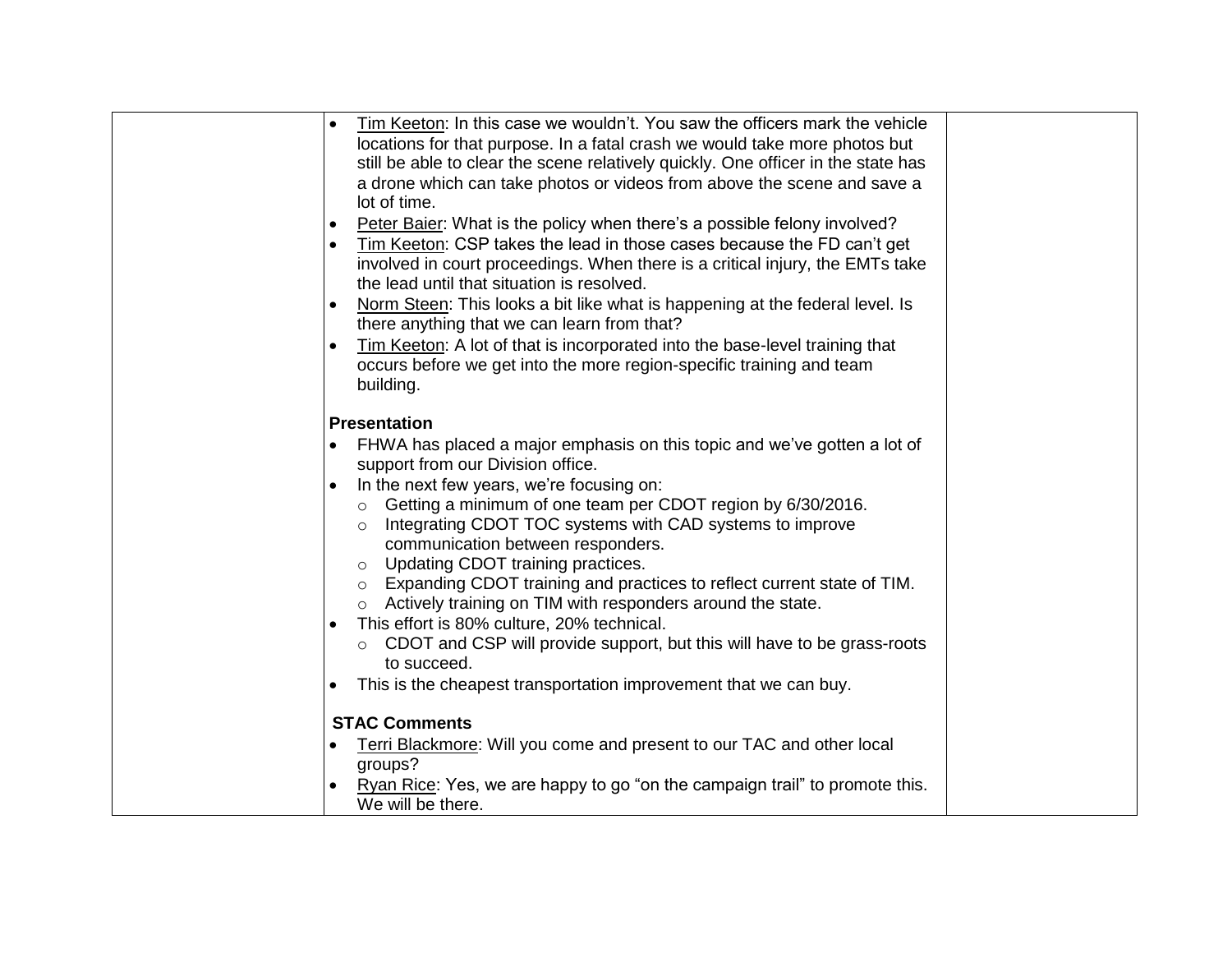| Sean Conway: When will the I-25 incident management plan be enacted?<br>What can we do in the Upper Front Range TPR to coordinate with CSP?<br>Tim Keeton: The TIM Plan for North I-25 is currently in place and we're using<br>it as a model for other locations. You can encourage your local responders<br>to participate in the area team. You already have strong champions in your<br>area so they are a great resource for you as well.<br>Sean Conway: When will the Courtesy Patrol expansion occur?<br>Ryan Rice: We're in the testing phase now and currently issuing an RFP to<br>expand in FY17. With our current funding we're working to expand in a very<br>limited way to Colorado Springs and Fort Collins (one truck each) to get the<br>ball rolling before a larger expansion later.<br>Vince Rogalski: I want to highlight the recent closures on I-70, US 50, etc.<br>that have the potential to cripple the western portion of the state.<br>Tim Keeton: That's a great illustration of why this has to be a statewide<br>effort. Dozens of responders (police, fire, and towing) get killed each year in<br>this way.<br><b>Presentation</b><br>No action taken.<br><b>TPR Reports / TPR</b><br>Representatives<br>Grand Valley MPO: One of the 16 for 16 trails is in the GVMPO area and<br>we're excited about that – no discussion yet of how this will or won't be<br>weighted as a criteria in future project selection.<br>Southwest TPR: The TPR met on February 5th, one action item was to<br>provide a letter of support for the proposed tribal voting at the STAC; rock<br>fall on US 550 was tricky but maintenance got it under control; local RAMP<br>project will be wrapped up in early summer.<br>Pikes Peak Area COG: PPACG is looking to participate in a joint land use<br>$\bullet$<br>study for Pikes Peak Region to see how well the MPO works with military<br>bases in the area.<br>Central Front Range TPR: The TPR met last month, sent letter of support<br>٠<br>for the STAC-TC bill; found out we'll get our RAMP project this year; talked<br>a lot about 10 year plan and RPP list; would like to consolidate all lists<br>together into a database that is sortable/searchable and the Development<br>Program fits that need.<br>Denver Regional COG: The DRCOG board asked staff last year to do a<br>$\bullet$<br>review of the TIP process to make it less convoluted, they reviewed all<br>aspects of the process and talked with other MPOs, the subsequent report |                                                                             |  |
|------------------------------------------------------------------------------------------------------------------------------------------------------------------------------------------------------------------------------------------------------------------------------------------------------------------------------------------------------------------------------------------------------------------------------------------------------------------------------------------------------------------------------------------------------------------------------------------------------------------------------------------------------------------------------------------------------------------------------------------------------------------------------------------------------------------------------------------------------------------------------------------------------------------------------------------------------------------------------------------------------------------------------------------------------------------------------------------------------------------------------------------------------------------------------------------------------------------------------------------------------------------------------------------------------------------------------------------------------------------------------------------------------------------------------------------------------------------------------------------------------------------------------------------------------------------------------------------------------------------------------------------------------------------------------------------------------------------------------------------------------------------------------------------------------------------------------------------------------------------------------------------------------------------------------------------------------------------------------------------------------------------------------------------------------------------------------------------------------------------------------------------------------------------------------------------------------------------------------------------------------------------------------------------------------------------------------------------------------------------------------------------------------------------------------------------------------------------------------------------------------------------------------------|-----------------------------------------------------------------------------|--|
|                                                                                                                                                                                                                                                                                                                                                                                                                                                                                                                                                                                                                                                                                                                                                                                                                                                                                                                                                                                                                                                                                                                                                                                                                                                                                                                                                                                                                                                                                                                                                                                                                                                                                                                                                                                                                                                                                                                                                                                                                                                                                                                                                                                                                                                                                                                                                                                                                                                                                                                                    |                                                                             |  |
|                                                                                                                                                                                                                                                                                                                                                                                                                                                                                                                                                                                                                                                                                                                                                                                                                                                                                                                                                                                                                                                                                                                                                                                                                                                                                                                                                                                                                                                                                                                                                                                                                                                                                                                                                                                                                                                                                                                                                                                                                                                                                                                                                                                                                                                                                                                                                                                                                                                                                                                                    |                                                                             |  |
|                                                                                                                                                                                                                                                                                                                                                                                                                                                                                                                                                                                                                                                                                                                                                                                                                                                                                                                                                                                                                                                                                                                                                                                                                                                                                                                                                                                                                                                                                                                                                                                                                                                                                                                                                                                                                                                                                                                                                                                                                                                                                                                                                                                                                                                                                                                                                                                                                                                                                                                                    |                                                                             |  |
|                                                                                                                                                                                                                                                                                                                                                                                                                                                                                                                                                                                                                                                                                                                                                                                                                                                                                                                                                                                                                                                                                                                                                                                                                                                                                                                                                                                                                                                                                                                                                                                                                                                                                                                                                                                                                                                                                                                                                                                                                                                                                                                                                                                                                                                                                                                                                                                                                                                                                                                                    |                                                                             |  |
|                                                                                                                                                                                                                                                                                                                                                                                                                                                                                                                                                                                                                                                                                                                                                                                                                                                                                                                                                                                                                                                                                                                                                                                                                                                                                                                                                                                                                                                                                                                                                                                                                                                                                                                                                                                                                                                                                                                                                                                                                                                                                                                                                                                                                                                                                                                                                                                                                                                                                                                                    |                                                                             |  |
|                                                                                                                                                                                                                                                                                                                                                                                                                                                                                                                                                                                                                                                                                                                                                                                                                                                                                                                                                                                                                                                                                                                                                                                                                                                                                                                                                                                                                                                                                                                                                                                                                                                                                                                                                                                                                                                                                                                                                                                                                                                                                                                                                                                                                                                                                                                                                                                                                                                                                                                                    |                                                                             |  |
|                                                                                                                                                                                                                                                                                                                                                                                                                                                                                                                                                                                                                                                                                                                                                                                                                                                                                                                                                                                                                                                                                                                                                                                                                                                                                                                                                                                                                                                                                                                                                                                                                                                                                                                                                                                                                                                                                                                                                                                                                                                                                                                                                                                                                                                                                                                                                                                                                                                                                                                                    |                                                                             |  |
|                                                                                                                                                                                                                                                                                                                                                                                                                                                                                                                                                                                                                                                                                                                                                                                                                                                                                                                                                                                                                                                                                                                                                                                                                                                                                                                                                                                                                                                                                                                                                                                                                                                                                                                                                                                                                                                                                                                                                                                                                                                                                                                                                                                                                                                                                                                                                                                                                                                                                                                                    |                                                                             |  |
|                                                                                                                                                                                                                                                                                                                                                                                                                                                                                                                                                                                                                                                                                                                                                                                                                                                                                                                                                                                                                                                                                                                                                                                                                                                                                                                                                                                                                                                                                                                                                                                                                                                                                                                                                                                                                                                                                                                                                                                                                                                                                                                                                                                                                                                                                                                                                                                                                                                                                                                                    |                                                                             |  |
|                                                                                                                                                                                                                                                                                                                                                                                                                                                                                                                                                                                                                                                                                                                                                                                                                                                                                                                                                                                                                                                                                                                                                                                                                                                                                                                                                                                                                                                                                                                                                                                                                                                                                                                                                                                                                                                                                                                                                                                                                                                                                                                                                                                                                                                                                                                                                                                                                                                                                                                                    |                                                                             |  |
|                                                                                                                                                                                                                                                                                                                                                                                                                                                                                                                                                                                                                                                                                                                                                                                                                                                                                                                                                                                                                                                                                                                                                                                                                                                                                                                                                                                                                                                                                                                                                                                                                                                                                                                                                                                                                                                                                                                                                                                                                                                                                                                                                                                                                                                                                                                                                                                                                                                                                                                                    |                                                                             |  |
|                                                                                                                                                                                                                                                                                                                                                                                                                                                                                                                                                                                                                                                                                                                                                                                                                                                                                                                                                                                                                                                                                                                                                                                                                                                                                                                                                                                                                                                                                                                                                                                                                                                                                                                                                                                                                                                                                                                                                                                                                                                                                                                                                                                                                                                                                                                                                                                                                                                                                                                                    |                                                                             |  |
|                                                                                                                                                                                                                                                                                                                                                                                                                                                                                                                                                                                                                                                                                                                                                                                                                                                                                                                                                                                                                                                                                                                                                                                                                                                                                                                                                                                                                                                                                                                                                                                                                                                                                                                                                                                                                                                                                                                                                                                                                                                                                                                                                                                                                                                                                                                                                                                                                                                                                                                                    |                                                                             |  |
|                                                                                                                                                                                                                                                                                                                                                                                                                                                                                                                                                                                                                                                                                                                                                                                                                                                                                                                                                                                                                                                                                                                                                                                                                                                                                                                                                                                                                                                                                                                                                                                                                                                                                                                                                                                                                                                                                                                                                                                                                                                                                                                                                                                                                                                                                                                                                                                                                                                                                                                                    |                                                                             |  |
|                                                                                                                                                                                                                                                                                                                                                                                                                                                                                                                                                                                                                                                                                                                                                                                                                                                                                                                                                                                                                                                                                                                                                                                                                                                                                                                                                                                                                                                                                                                                                                                                                                                                                                                                                                                                                                                                                                                                                                                                                                                                                                                                                                                                                                                                                                                                                                                                                                                                                                                                    |                                                                             |  |
|                                                                                                                                                                                                                                                                                                                                                                                                                                                                                                                                                                                                                                                                                                                                                                                                                                                                                                                                                                                                                                                                                                                                                                                                                                                                                                                                                                                                                                                                                                                                                                                                                                                                                                                                                                                                                                                                                                                                                                                                                                                                                                                                                                                                                                                                                                                                                                                                                                                                                                                                    |                                                                             |  |
|                                                                                                                                                                                                                                                                                                                                                                                                                                                                                                                                                                                                                                                                                                                                                                                                                                                                                                                                                                                                                                                                                                                                                                                                                                                                                                                                                                                                                                                                                                                                                                                                                                                                                                                                                                                                                                                                                                                                                                                                                                                                                                                                                                                                                                                                                                                                                                                                                                                                                                                                    |                                                                             |  |
|                                                                                                                                                                                                                                                                                                                                                                                                                                                                                                                                                                                                                                                                                                                                                                                                                                                                                                                                                                                                                                                                                                                                                                                                                                                                                                                                                                                                                                                                                                                                                                                                                                                                                                                                                                                                                                                                                                                                                                                                                                                                                                                                                                                                                                                                                                                                                                                                                                                                                                                                    |                                                                             |  |
|                                                                                                                                                                                                                                                                                                                                                                                                                                                                                                                                                                                                                                                                                                                                                                                                                                                                                                                                                                                                                                                                                                                                                                                                                                                                                                                                                                                                                                                                                                                                                                                                                                                                                                                                                                                                                                                                                                                                                                                                                                                                                                                                                                                                                                                                                                                                                                                                                                                                                                                                    |                                                                             |  |
|                                                                                                                                                                                                                                                                                                                                                                                                                                                                                                                                                                                                                                                                                                                                                                                                                                                                                                                                                                                                                                                                                                                                                                                                                                                                                                                                                                                                                                                                                                                                                                                                                                                                                                                                                                                                                                                                                                                                                                                                                                                                                                                                                                                                                                                                                                                                                                                                                                                                                                                                    |                                                                             |  |
|                                                                                                                                                                                                                                                                                                                                                                                                                                                                                                                                                                                                                                                                                                                                                                                                                                                                                                                                                                                                                                                                                                                                                                                                                                                                                                                                                                                                                                                                                                                                                                                                                                                                                                                                                                                                                                                                                                                                                                                                                                                                                                                                                                                                                                                                                                                                                                                                                                                                                                                                    |                                                                             |  |
|                                                                                                                                                                                                                                                                                                                                                                                                                                                                                                                                                                                                                                                                                                                                                                                                                                                                                                                                                                                                                                                                                                                                                                                                                                                                                                                                                                                                                                                                                                                                                                                                                                                                                                                                                                                                                                                                                                                                                                                                                                                                                                                                                                                                                                                                                                                                                                                                                                                                                                                                    |                                                                             |  |
|                                                                                                                                                                                                                                                                                                                                                                                                                                                                                                                                                                                                                                                                                                                                                                                                                                                                                                                                                                                                                                                                                                                                                                                                                                                                                                                                                                                                                                                                                                                                                                                                                                                                                                                                                                                                                                                                                                                                                                                                                                                                                                                                                                                                                                                                                                                                                                                                                                                                                                                                    |                                                                             |  |
|                                                                                                                                                                                                                                                                                                                                                                                                                                                                                                                                                                                                                                                                                                                                                                                                                                                                                                                                                                                                                                                                                                                                                                                                                                                                                                                                                                                                                                                                                                                                                                                                                                                                                                                                                                                                                                                                                                                                                                                                                                                                                                                                                                                                                                                                                                                                                                                                                                                                                                                                    |                                                                             |  |
|                                                                                                                                                                                                                                                                                                                                                                                                                                                                                                                                                                                                                                                                                                                                                                                                                                                                                                                                                                                                                                                                                                                                                                                                                                                                                                                                                                                                                                                                                                                                                                                                                                                                                                                                                                                                                                                                                                                                                                                                                                                                                                                                                                                                                                                                                                                                                                                                                                                                                                                                    |                                                                             |  |
|                                                                                                                                                                                                                                                                                                                                                                                                                                                                                                                                                                                                                                                                                                                                                                                                                                                                                                                                                                                                                                                                                                                                                                                                                                                                                                                                                                                                                                                                                                                                                                                                                                                                                                                                                                                                                                                                                                                                                                                                                                                                                                                                                                                                                                                                                                                                                                                                                                                                                                                                    |                                                                             |  |
|                                                                                                                                                                                                                                                                                                                                                                                                                                                                                                                                                                                                                                                                                                                                                                                                                                                                                                                                                                                                                                                                                                                                                                                                                                                                                                                                                                                                                                                                                                                                                                                                                                                                                                                                                                                                                                                                                                                                                                                                                                                                                                                                                                                                                                                                                                                                                                                                                                                                                                                                    |                                                                             |  |
|                                                                                                                                                                                                                                                                                                                                                                                                                                                                                                                                                                                                                                                                                                                                                                                                                                                                                                                                                                                                                                                                                                                                                                                                                                                                                                                                                                                                                                                                                                                                                                                                                                                                                                                                                                                                                                                                                                                                                                                                                                                                                                                                                                                                                                                                                                                                                                                                                                                                                                                                    |                                                                             |  |
|                                                                                                                                                                                                                                                                                                                                                                                                                                                                                                                                                                                                                                                                                                                                                                                                                                                                                                                                                                                                                                                                                                                                                                                                                                                                                                                                                                                                                                                                                                                                                                                                                                                                                                                                                                                                                                                                                                                                                                                                                                                                                                                                                                                                                                                                                                                                                                                                                                                                                                                                    |                                                                             |  |
|                                                                                                                                                                                                                                                                                                                                                                                                                                                                                                                                                                                                                                                                                                                                                                                                                                                                                                                                                                                                                                                                                                                                                                                                                                                                                                                                                                                                                                                                                                                                                                                                                                                                                                                                                                                                                                                                                                                                                                                                                                                                                                                                                                                                                                                                                                                                                                                                                                                                                                                                    |                                                                             |  |
|                                                                                                                                                                                                                                                                                                                                                                                                                                                                                                                                                                                                                                                                                                                                                                                                                                                                                                                                                                                                                                                                                                                                                                                                                                                                                                                                                                                                                                                                                                                                                                                                                                                                                                                                                                                                                                                                                                                                                                                                                                                                                                                                                                                                                                                                                                                                                                                                                                                                                                                                    |                                                                             |  |
|                                                                                                                                                                                                                                                                                                                                                                                                                                                                                                                                                                                                                                                                                                                                                                                                                                                                                                                                                                                                                                                                                                                                                                                                                                                                                                                                                                                                                                                                                                                                                                                                                                                                                                                                                                                                                                                                                                                                                                                                                                                                                                                                                                                                                                                                                                                                                                                                                                                                                                                                    |                                                                             |  |
|                                                                                                                                                                                                                                                                                                                                                                                                                                                                                                                                                                                                                                                                                                                                                                                                                                                                                                                                                                                                                                                                                                                                                                                                                                                                                                                                                                                                                                                                                                                                                                                                                                                                                                                                                                                                                                                                                                                                                                                                                                                                                                                                                                                                                                                                                                                                                                                                                                                                                                                                    |                                                                             |  |
|                                                                                                                                                                                                                                                                                                                                                                                                                                                                                                                                                                                                                                                                                                                                                                                                                                                                                                                                                                                                                                                                                                                                                                                                                                                                                                                                                                                                                                                                                                                                                                                                                                                                                                                                                                                                                                                                                                                                                                                                                                                                                                                                                                                                                                                                                                                                                                                                                                                                                                                                    |                                                                             |  |
|                                                                                                                                                                                                                                                                                                                                                                                                                                                                                                                                                                                                                                                                                                                                                                                                                                                                                                                                                                                                                                                                                                                                                                                                                                                                                                                                                                                                                                                                                                                                                                                                                                                                                                                                                                                                                                                                                                                                                                                                                                                                                                                                                                                                                                                                                                                                                                                                                                                                                                                                    |                                                                             |  |
|                                                                                                                                                                                                                                                                                                                                                                                                                                                                                                                                                                                                                                                                                                                                                                                                                                                                                                                                                                                                                                                                                                                                                                                                                                                                                                                                                                                                                                                                                                                                                                                                                                                                                                                                                                                                                                                                                                                                                                                                                                                                                                                                                                                                                                                                                                                                                                                                                                                                                                                                    | was both well-done and well-received, a positive direction for future DRCOG |  |
|                                                                                                                                                                                                                                                                                                                                                                                                                                                                                                                                                                                                                                                                                                                                                                                                                                                                                                                                                                                                                                                                                                                                                                                                                                                                                                                                                                                                                                                                                                                                                                                                                                                                                                                                                                                                                                                                                                                                                                                                                                                                                                                                                                                                                                                                                                                                                                                                                                                                                                                                    |                                                                             |  |
|                                                                                                                                                                                                                                                                                                                                                                                                                                                                                                                                                                                                                                                                                                                                                                                                                                                                                                                                                                                                                                                                                                                                                                                                                                                                                                                                                                                                                                                                                                                                                                                                                                                                                                                                                                                                                                                                                                                                                                                                                                                                                                                                                                                                                                                                                                                                                                                                                                                                                                                                    |                                                                             |  |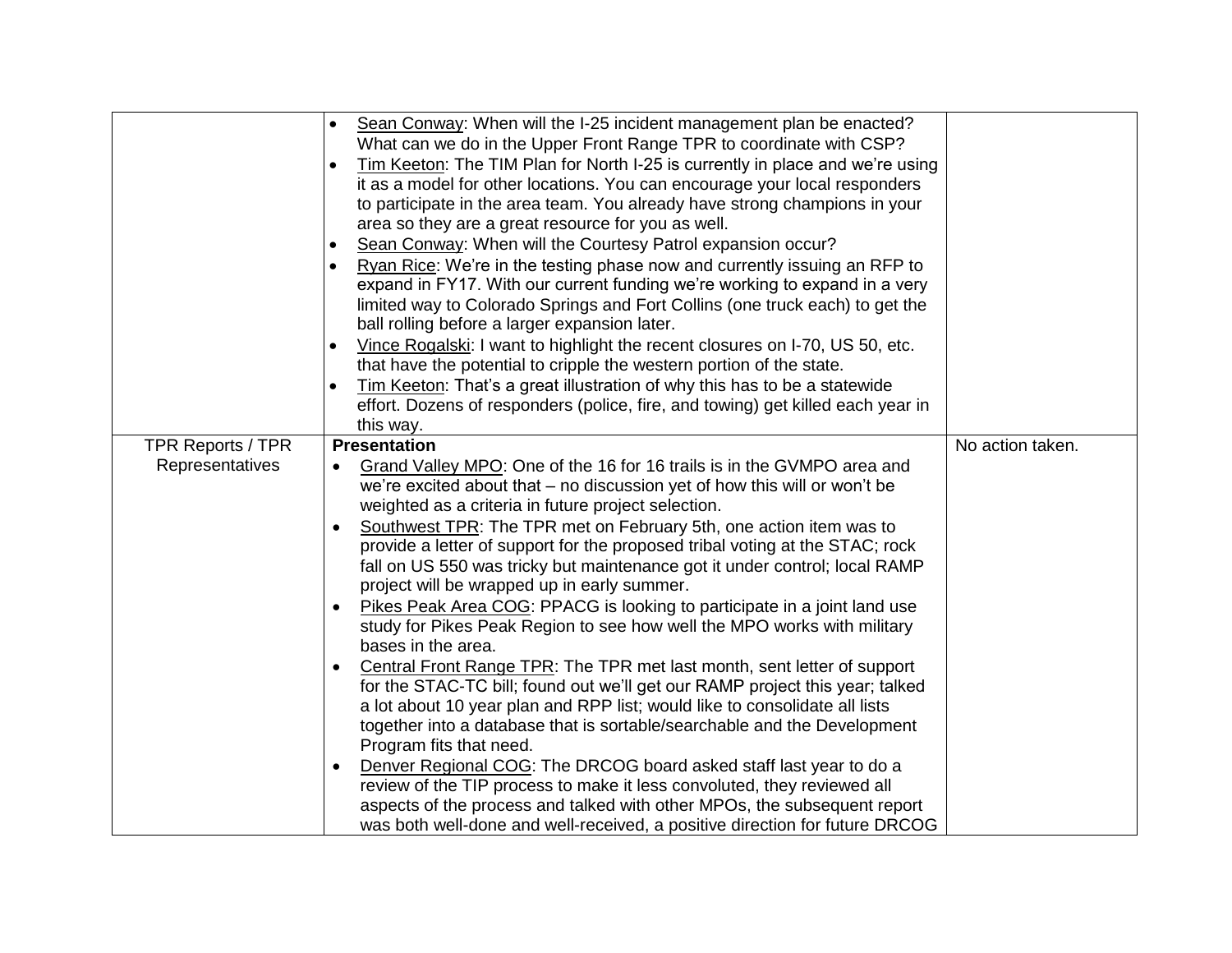| TIPs; DRCOG took a stance in favor of tribal voting on STAC; held Board                 |  |
|-----------------------------------------------------------------------------------------|--|
| elections and Elise Jones is the new Chair.                                             |  |
| San Luis Valley TPR: The TPR held a meeting in February and reviewed<br>$\bullet$       |  |
| projects for the summer.                                                                |  |
| Pueblo Area COG: The TPR met yesterday; working to add funds to the US                  |  |
| 50 Pueblo to Pueblo West project; PACOG has approved an RFP for a                       |  |
| reorganization study to be funded by DOLA (6 months, hoping to start in                 |  |
| April); have hired one new employee and are interviewing for a program                  |  |
| manager position; construction projects are continuing due to good weather.             |  |
| Upper Front Range TPR: Would like to start with a shout-out to CDOT staff,              |  |
| the North I-25 Coalition working on a TIFIA application and was helped by               |  |
| David Spector, also formed an I-25 steering committee supported by Keri                 |  |
| Grant, and also got a great presentation from Ron Papsdorf on the FAST                  |  |
| bill; working with CDOT to address challenges on I-25 N; partnering with                |  |
| NFR, DRCOG, Weld Co., Adams Co., and various communities on US 85                       |  |
| PEL; working with newly-formed US 34 coalition in the hopes of doing a                  |  |
| PEL (kick-off on March 3rd) – that highway is expecting to grow enormously              |  |
| in the next 20 years; Debra Perkins-Smith attended the December meeting                 |  |
| to talk about the Development Program, hoping to get local interchange                  |  |
| included in that; submitted letters of support to Representative Carver for             |  |
| her two bills related to the STAC and TC.                                               |  |
| <b>Eastern TPR: Nothing new to report.</b>                                              |  |
| Intermountain TPR: Glenwood Canyon is looking like it will require a long-              |  |
| term fix at this point – a big issue, currently a 4-hour detour that's untenable        |  |
| for many; Simba Run in Vail will be a big help for bikes, pedestrians, etc.;            |  |
| SH 9 Frisco-Breckenridge will have a bid opening next Thursday for Iron                 |  |
| Springs - 14 prime contractors attended the pre-bid meeting, so we're                   |  |
| hoping for some good prices based on the competition.                                   |  |
| South Central TPR: Starting to work with Region 2 on how to survey collect<br>$\bullet$ |  |
| the SWP Lessons Learned data?                                                           |  |
| Southeast TPR: Nothing new to report.<br>$\bullet$                                      |  |
| Northwest TPR: There's been a lot of confusion around Craig related to the              |  |
| Glenwood Canyon detour; it's also been a big economic driver for Meeker                 |  |
| (police pulled over someone going 87mph).                                               |  |
| Mike Lewis: There's nothing like an emergency to focus attention on the                 |  |
| transportation needs and the fragility of the system; several boulders fell 10          |  |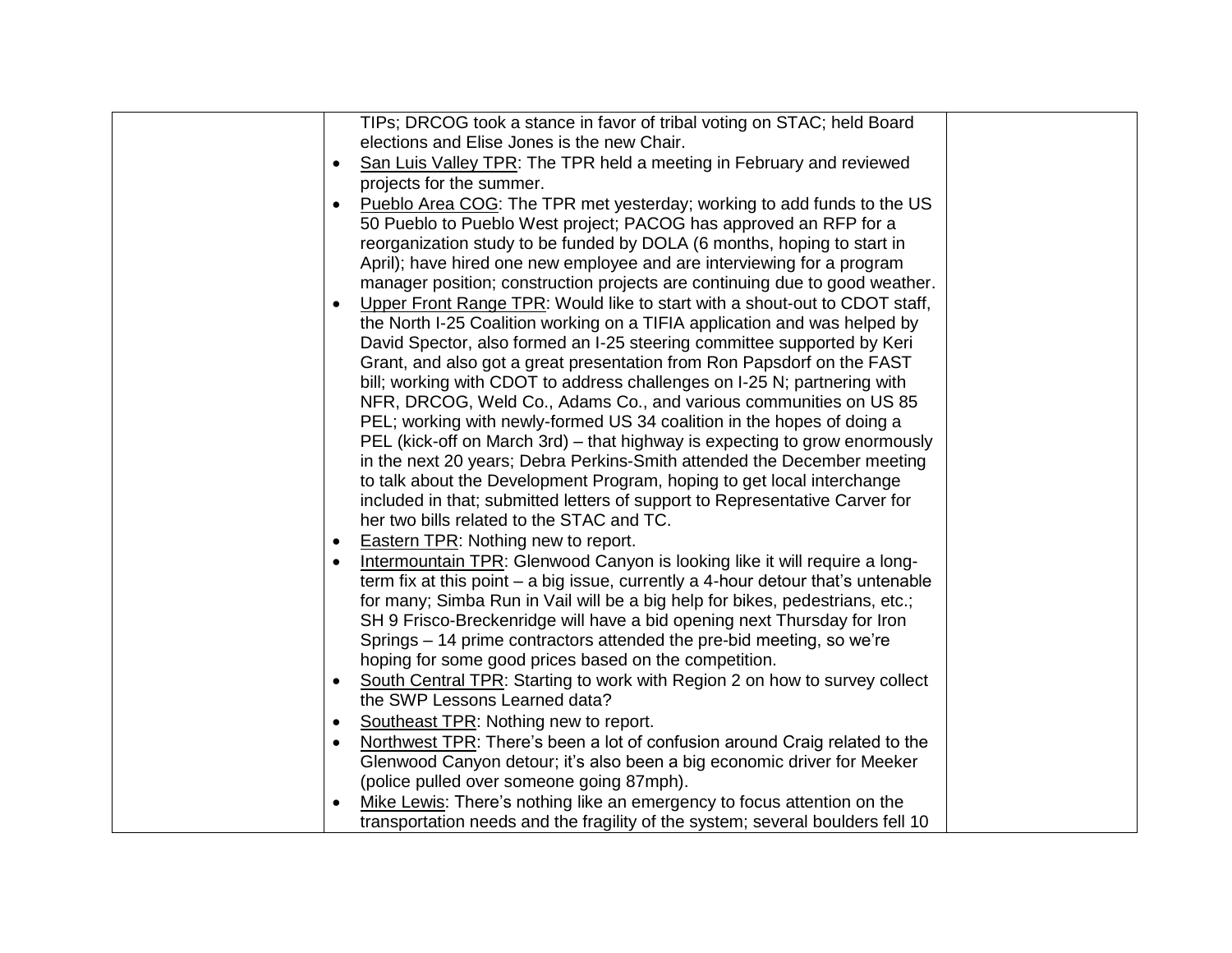|                          | days ago, one hit a truck but there were no injuries, fairly significant damage                                          |                  |
|--------------------------|--------------------------------------------------------------------------------------------------------------------------|------------------|
|                          | to the Glenwood Canyon viaduct, have worked with CSP to extend hours of                                                  |                  |
|                          | operation, first step was to use pilot cars to move alternating traffic (4 PM -                                          |                  |
|                          | 9 AM), as of last night we have head-to-head traffic both directions (with                                               |                  |
|                          | speed managed by pace cars); next step is to operate 24/7 head to head                                                   |                  |
|                          | traffic on EB I-70 and work on WB I-70 - could take several months to                                                    |                  |
|                          |                                                                                                                          |                  |
|                          | return to normal traffic in both directions; also recognize that detour route                                            |                  |
|                          | has been damaged by increased truck traffic; working with the Governor,                                                  |                  |
|                          | FHWA, and others to get emergency repair funding for both I-70 and the                                                   |                  |
|                          | detour routes; has illustrated the need for increased resiliency of the system<br>and increased funding needed to do so. |                  |
|                          |                                                                                                                          |                  |
|                          | Debra Perkins-Smith: Because we have good partners in the FAC, we will                                                   |                  |
|                          | try to get some lessons learned from that group to improve for the next                                                  |                  |
|                          | event - using this as a learning experience.                                                                             |                  |
|                          | Mike Lewis: One unexpected failure was that Google Maps instructed                                                       |                  |
|                          | motorists to use Independence Pass as a detour, with predictable results. At                                             |                  |
|                          | least 4 semis had to turn around on the pass. Amy Ford informed Google of                                                |                  |
|                          | the issue and is working to correct it.                                                                                  |                  |
|                          | Adam Lancaster: Has there been any thought about using new tools like<br>$\bullet$                                       |                  |
|                          | Snap Chat to inform younger motorists about traffic incidents, rather than<br>COTRIP?                                    |                  |
|                          |                                                                                                                          |                  |
|                          | Mike Lewis: Good idea, we're open to using all tools. A lot of this is about                                             |                  |
|                          | building new partnerships and improving communication.                                                                   |                  |
| Freight Advisory Council | <b>Presentation</b>                                                                                                      | No action taken. |
| (FAC) Update / Gary      | Met on February 11th at University of Denver. Topics included:<br>$\bullet$                                              |                  |
| <b>Beedy</b>             | Trying to develop a freight project list to help alleviate issues.<br>$\bullet$                                          |                  |
|                          | Presentation on STIP process so folks understand how to get projects<br>$\bullet$                                        |                  |
|                          | funded.                                                                                                                  |                  |
|                          | FAST Act update<br>$\bullet$                                                                                             |                  |
|                          | Prioritization discussion exercise to highlight topics/issues to address in                                              |                  |
|                          | order:                                                                                                                   |                  |
|                          | <b>Truck Parking / Rest Areas</b><br>$\circ$                                                                             |                  |
|                          | <b>Railroad Crossings</b><br>$\circ$                                                                                     |                  |
|                          | Communication / Education / Partnerships<br>$\circ$                                                                      |                  |
|                          | Low Bridge Clearances<br>$\circ$                                                                                         |                  |
|                          | Safety<br>$\circ$                                                                                                        |                  |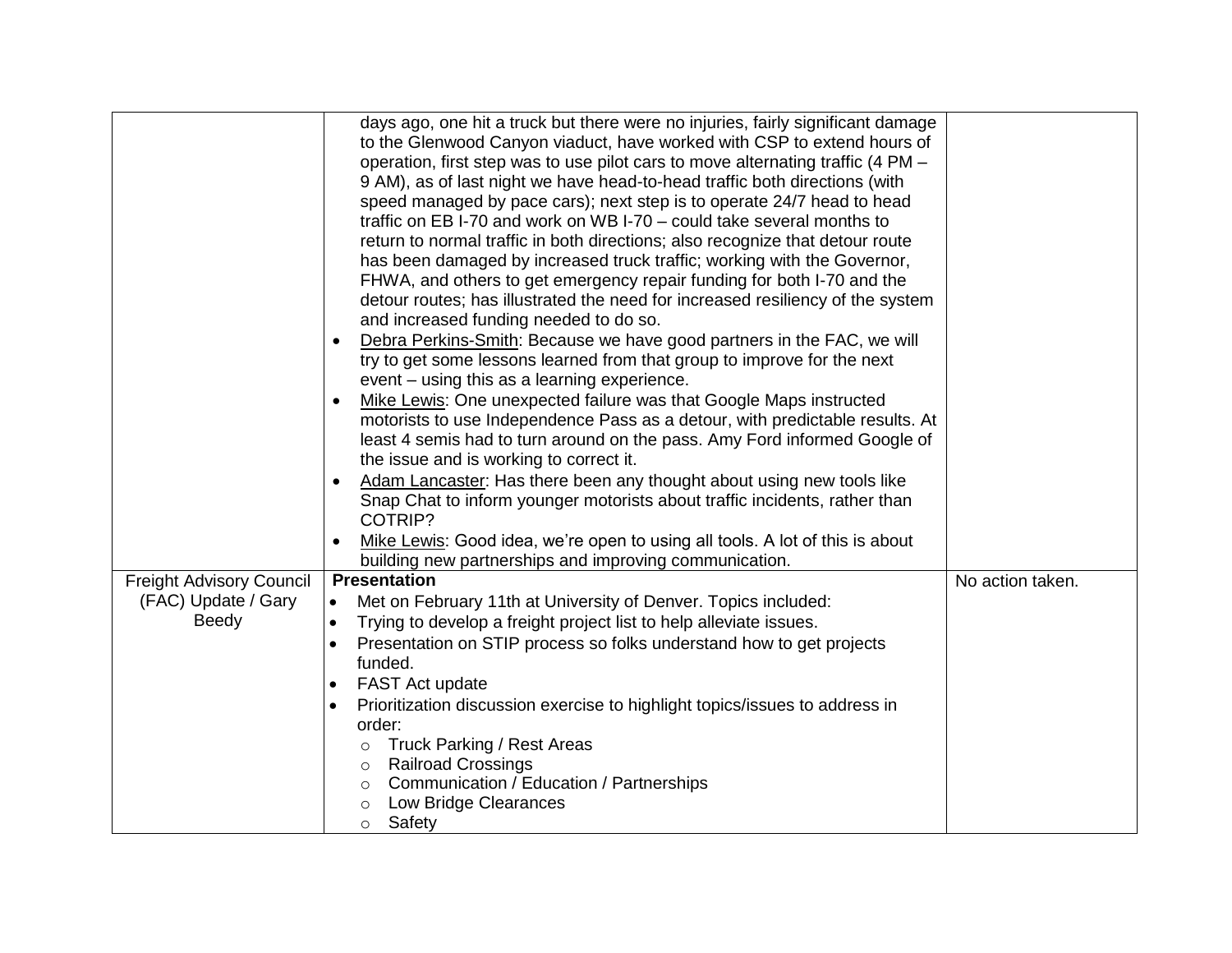|                                                                                                                                   | <b>Shoulders &amp; Pullouts</b><br>$\circ$                                                                                                                                                                                                                                                                                                                                                                                                                                                                                                                                                                                                                                                                                                                                                                                                                                                                                                                                   |                  |
|-----------------------------------------------------------------------------------------------------------------------------------|------------------------------------------------------------------------------------------------------------------------------------------------------------------------------------------------------------------------------------------------------------------------------------------------------------------------------------------------------------------------------------------------------------------------------------------------------------------------------------------------------------------------------------------------------------------------------------------------------------------------------------------------------------------------------------------------------------------------------------------------------------------------------------------------------------------------------------------------------------------------------------------------------------------------------------------------------------------------------|------------------|
| <b>Federal and State</b><br>Legislative Report /<br>Herman Stockinger<br>(CDOT Office of Policy &<br><b>Government Relations)</b> | <b>STAC Comments</b><br>Vince Rogalski: Will there be STAC representation at the freight roundtable<br>next month?<br>Gary Beedy: Yes, the entire FAC is invited.<br>$\bullet$<br>Sean Conway: Question about delay in tolling on $I-25$ N – the lanes have<br>$\bullet$<br>been ready since January but E-470 claims that it's on hold because of<br>CDOT failing to be ready. Not sure what the issue is but just want to bring it<br>to your attention. I want people to talk to one another.<br>Mike Lewis: We will respond to you with the exact schedule - sounds like a<br>communication issue rather than a technical issue.<br>Sean Conway: Seems like a real lack of communication up north that's<br>driving frustration among elected officials and the public.<br><b>Presentation</b><br>New "FASTLANE" grants announced this morning, with application deadline<br>$\bullet$<br>of April 14.<br>$\bullet$<br>New TIGER Grants were released earlier this week: | No action taken. |
|                                                                                                                                   | 20% must be used in rural areas.<br>$\circ$<br>No set-aside for reconstruction.<br>$\circ$<br>No TIGER funds for design or planning this year.<br>$\circ$<br>Minimum project cost is \$5 million.<br>$\circ$                                                                                                                                                                                                                                                                                                                                                                                                                                                                                                                                                                                                                                                                                                                                                                 |                  |
|                                                                                                                                   | The average award last year was \$14 million and the largest was<br>\$25 million.<br>• The range of \$10 million - \$15 million seems most likely for awards.<br>The deadline submission is April 29th, 2016.<br>$\circ$<br>USDOT will be hosting a number of seminars and webinars explain the<br>$\circ$<br>process in more detail.                                                                                                                                                                                                                                                                                                                                                                                                                                                                                                                                                                                                                                        |                  |
|                                                                                                                                   | Office of Policy and Government Relations is happy to support any<br>applications.<br>Hospital Provider Fee legislation has not yet been introduced, probably won't<br>without be more Senate support.<br>TransBond 2 not been introduced yet either.                                                                                                                                                                                                                                                                                                                                                                                                                                                                                                                                                                                                                                                                                                                        |                  |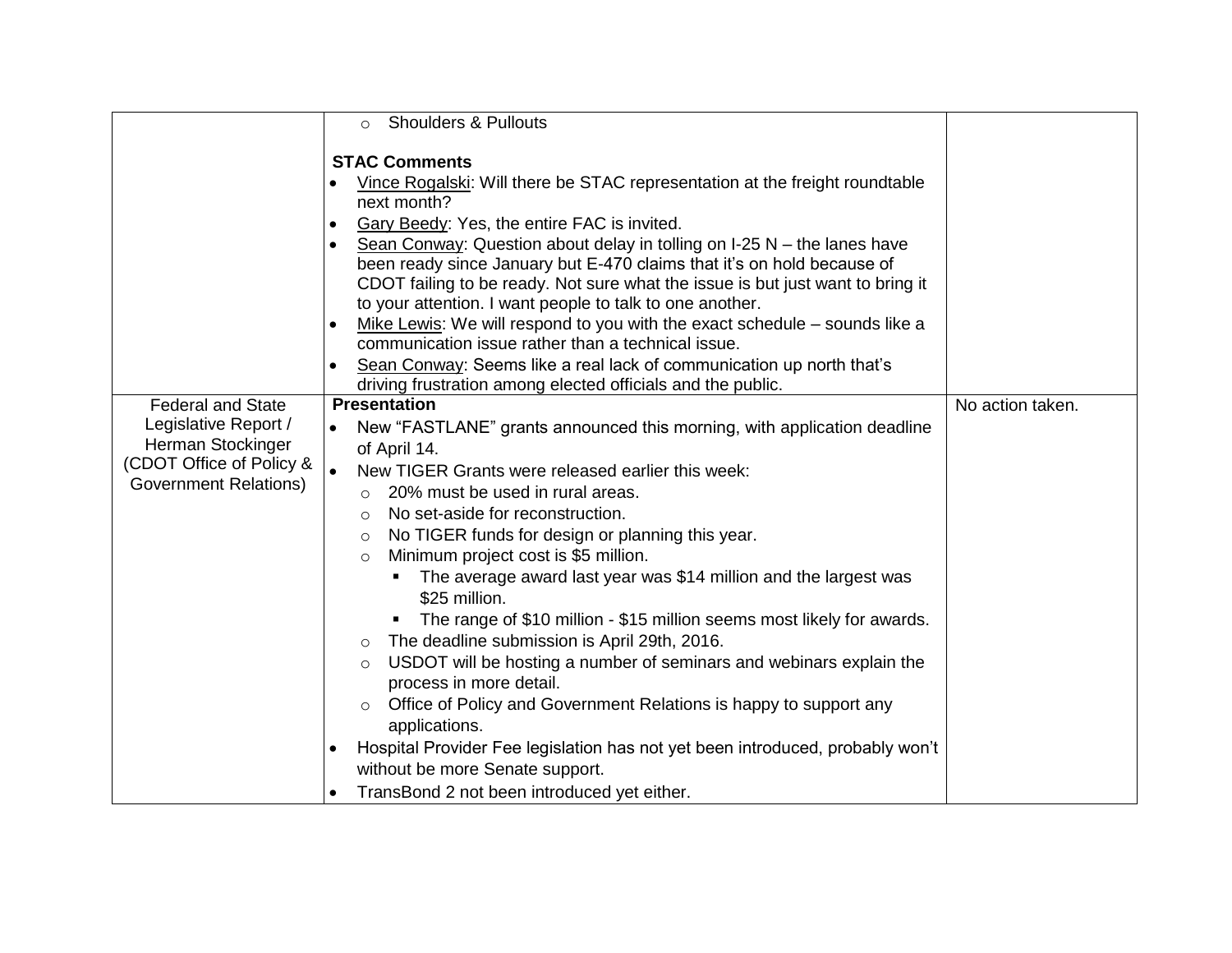| The Joint Budget Committee (JBC) may be looking at decreasing SB 228                 |  |
|--------------------------------------------------------------------------------------|--|
| funds to help balance their \$300 million general fund gap – something to            |  |
| keep an eye on.                                                                      |  |
| o Won't have solid information until March forecasts.                                |  |
| Colorado Contractors working on potential sales tax initiative - doing               |  |
| additional polling to test viability.                                                |  |
| Feel that they have enough support from last two polls to keep moving                |  |
| forward.                                                                             |  |
| Looking at a range of .6 $\phi$ to .75 $\phi$ for the potential tax.<br>$\circ$      |  |
| Bus-on-Shoulder bill has passed through to the Governor – important for US           |  |
| 36 operations.                                                                       |  |
| CDOT ability to charge for Park-and-Rides was introduced and is waiting for          |  |
| a hearing.                                                                           |  |
| Haven't introduced bridge height bill yet because of new FAST Act                    |  |
| requirements – working to incorporate new elements into it.                          |  |
| Bill to allow STAC advising TC has passed through to the Governor.<br>$\bullet$      |  |
| Bill to allow Tribes as voting members of STAC is also moving along, with no         |  |
| issues expected.                                                                     |  |
| Senator Baumgartner has introduced an oversight bill that would require<br>$\bullet$ |  |
| annual CDOT reports to the TLRC on policy and STIP amendments (would                 |  |
| have to work with MPOs on that).                                                     |  |
| About 1300 admin amendments per year – seems too detailed for the<br>$\circ$         |  |
| Legislature.                                                                         |  |
| Waiting for a 2nd reading in the Senate, is on Consent Calendar, will                |  |
| move to House next.                                                                  |  |
| I-70 Traction Control bill through the House and waiting for hearing in              |  |
| Senate - will likely be killed in Senate as it was last year.                        |  |
| HB 1138 would have extended SB 228 transfers for another 5-10 years for              |  |
| eventual full funding, but was defeated.                                             |  |
| Bill that would have taken FASTER Transit money and given it to FASTER               |  |
| Safety (would have killed all CDOT Transit, including Bustang) was                   |  |
| defeated.                                                                            |  |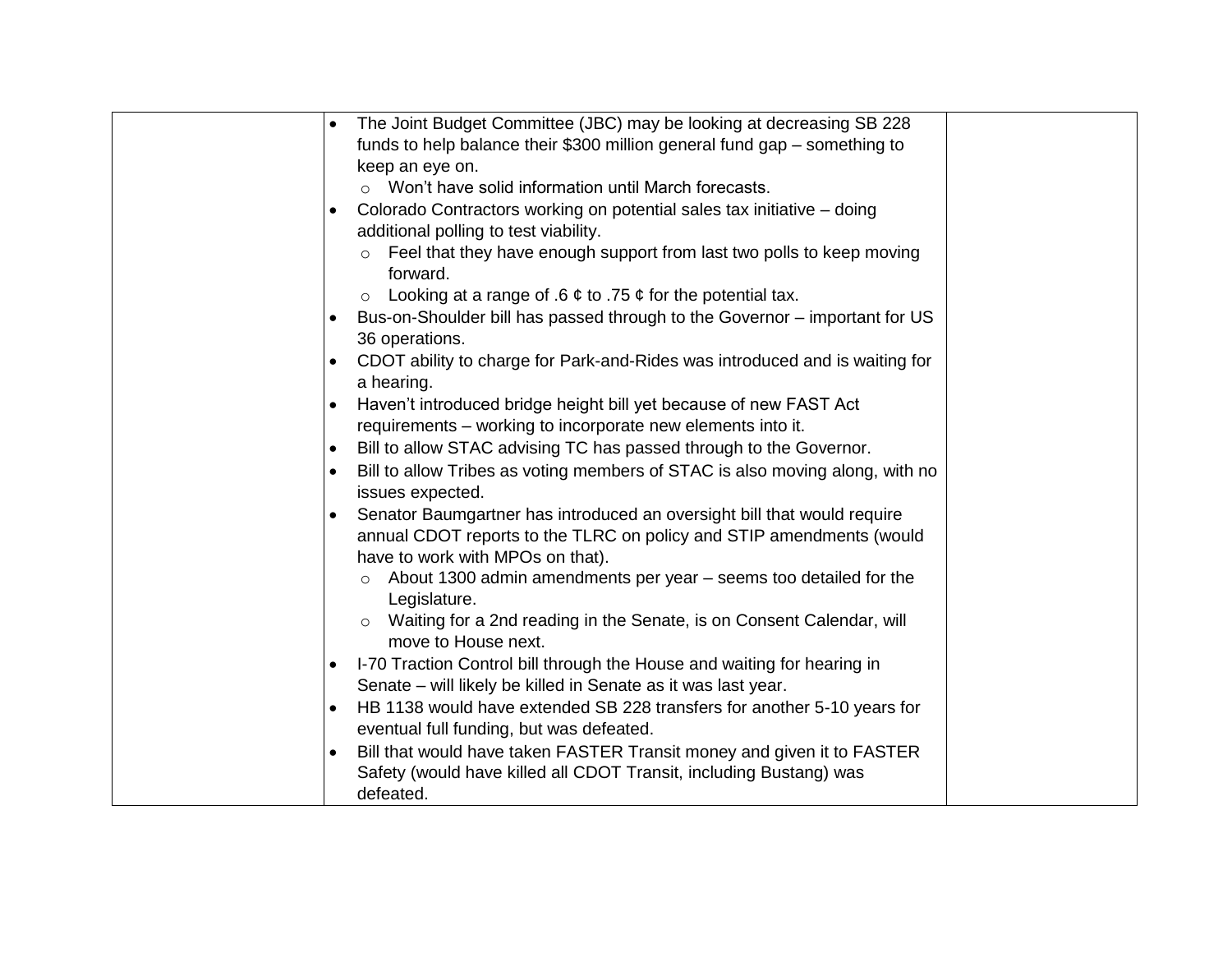| Bill on off-highway vehicles (allowed to cross highways in municipal areas, at<br>$\bullet$<br>discretion of municipalities) looks likely to pass<br>Transponder Bill would prohibit the requirement of switchable transponders,<br>forcing a switch to license plate tolling that would cost approximately \$1<br>million per year and require people to call in for the removal of incorrect bills<br>- not a good way to encourage HOV use. |  |
|------------------------------------------------------------------------------------------------------------------------------------------------------------------------------------------------------------------------------------------------------------------------------------------------------------------------------------------------------------------------------------------------------------------------------------------------|--|
| <b>STAC Comments</b>                                                                                                                                                                                                                                                                                                                                                                                                                           |  |
| Sean Conway: Why are people opposed to extending SB 228?                                                                                                                                                                                                                                                                                                                                                                                       |  |
| Herman Stockinger: Part of it is a concern for the other needs in the General                                                                                                                                                                                                                                                                                                                                                                  |  |
| Fund, and part of it is just partisanship - Democrats kill Republican bills and                                                                                                                                                                                                                                                                                                                                                                |  |
| Republicans kill Democratic bills.                                                                                                                                                                                                                                                                                                                                                                                                             |  |
| Elise Jones: Would it be helpful for STAC to take a stance on SB 123?                                                                                                                                                                                                                                                                                                                                                                          |  |
| Herman Stockinger: If you would like.<br>$\bullet$                                                                                                                                                                                                                                                                                                                                                                                             |  |
| Barbara Kirkmeyer: Would this be a recommendation to CDOT? Should                                                                                                                                                                                                                                                                                                                                                                              |  |
| STAC take a position on legislation?                                                                                                                                                                                                                                                                                                                                                                                                           |  |
| Elise Jones: This body has taken positions on legislation in the past.<br>$\bullet$                                                                                                                                                                                                                                                                                                                                                            |  |
| Sean Conway: Am I correct that CDOT has already taken a position on this?<br>$\bullet$                                                                                                                                                                                                                                                                                                                                                         |  |
| Herman Stockinger: Yes, that's right. We're opposed to it.                                                                                                                                                                                                                                                                                                                                                                                     |  |
| Elise Jones: As long as we're consistent in our policy of taking or not taking                                                                                                                                                                                                                                                                                                                                                                 |  |
| positions on legislation.                                                                                                                                                                                                                                                                                                                                                                                                                      |  |
| <b>Budget Update / Louie</b><br>No action taken.<br><b>Presentation</b>                                                                                                                                                                                                                                                                                                                                                                        |  |
| Barela (CDOT Division of<br>$\bullet$<br>The STAC members have the one-sheet budget and memo in their packets.<br>Accounting and Finance)                                                                                                                                                                                                                                                                                                      |  |
| A quick refresher on nomenclature:<br>$\bullet$                                                                                                                                                                                                                                                                                                                                                                                                |  |
| The State Fiscal Year starts on July 1 and ends on June 30.<br>$\circ$                                                                                                                                                                                                                                                                                                                                                                         |  |
| The State Fiscal Year is officially FY15/16 - working to be consistent in<br>$\circ$                                                                                                                                                                                                                                                                                                                                                           |  |
| naming this correctly.                                                                                                                                                                                                                                                                                                                                                                                                                         |  |
| The first memo / one sheet is an update to the FY15/16 budget.                                                                                                                                                                                                                                                                                                                                                                                 |  |
| Some changes since adoption (based on the FAST Act):<br>Added Line 56 for National Freight Program.                                                                                                                                                                                                                                                                                                                                            |  |
| $\circ$<br>Governor's Office of State Planning and Budget (OSPB) & Legislative                                                                                                                                                                                                                                                                                                                                                                 |  |
| Council Services (LCS) released economic forecasts in 12/2015 that                                                                                                                                                                                                                                                                                                                                                                             |  |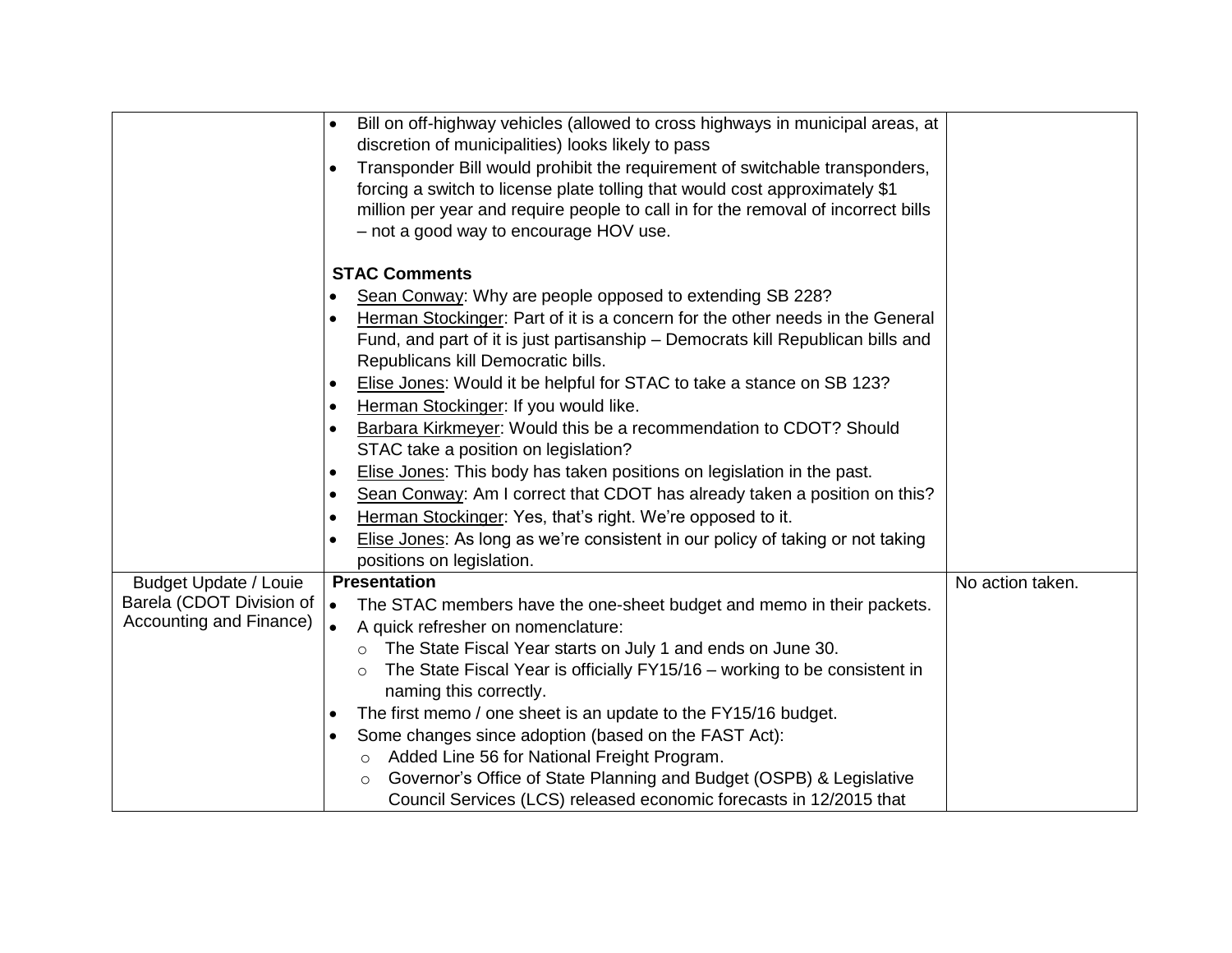|                            | updated SB 228 budgets to be \$200 million, up from previous figure of                  |                  |
|----------------------------|-----------------------------------------------------------------------------------------|------------------|
|                            | about \$100 million.                                                                    |                  |
|                            |                                                                                         |                  |
|                            | Reflected in Lines 55 and 86 (transit portion).                                         |                  |
|                            | Aeronautics revenue has decreased due to low oil prices.<br>$\circ$                     |                  |
|                            | Applies to both FY15/16 and FY16/17.                                                    |                  |
|                            | The second memo / one sheet is for the FY16/17 budget.                                  |                  |
|                            | Have updated same lines as above to account for FAST Act and<br>$\circ$                 |                  |
|                            | adjusted SB 228 transfers.                                                              |                  |
|                            | Now expecting a half-transfer of \$100 million in FY16/17 - up from                     |                  |
|                            | the previous projection of \$0.                                                         |                  |
|                            | Decreased budget for Aeronautics from \$25 million to \$17 million due to<br>$\circ$    |                  |
|                            | decreases in fuel prices.                                                               |                  |
|                            | Decrease in the TC Contingency Fund due to increased match from<br>$\circ$              |                  |
|                            | FAST Act.                                                                               |                  |
|                            | CDOT Budget (including the two enterprises) for FY16/17 totals \$1.514<br>$\circ$       |                  |
|                            | billion.                                                                                |                  |
|                            |                                                                                         |                  |
|                            | Pending TC approval in March, the FY16/17 budget will be sent to the                    |                  |
|                            | Governor for his approval in April and signed by July 1 <sup>st</sup> , 2016.           |                  |
|                            | <b>STAC Comments</b>                                                                    |                  |
|                            |                                                                                         |                  |
|                            | Aaron Bustow: A clarification on the National Highway Freight Program. It's             |                  |
|                            | listed here as "grant and formula" – have you combined the two portions?                |                  |
|                            | Louie Barela: That's a typo, it's just the formula portion.                             |                  |
| Senate Bill 228 Update /   | <b>Presentation</b>                                                                     | No action taken. |
| Jeff Sudmeier (CDOT        | In light of Louie's comments on the budget as relates to SB 228, I'm going<br>$\bullet$ |                  |
| Division of Transportation | to provide some context on how we are prioritizing projects to use this                 |                  |
| Development)               | funding.                                                                                |                  |
|                            | We went through a process in fall of 2014 to identify candidate projects for            |                  |
|                            | SB 228 funds.                                                                           |                  |
|                            | The focus was on mobility and economic vitality benefits – the TC<br>$\circ$            |                  |
|                            | confirmed that these remain appropriate criteria for this round.                        |                  |
|                            | Now anticipating a full transfer of \$200 million in FY16/17 and about \$100            |                  |
|                            | million in FY17/18.                                                                     |                  |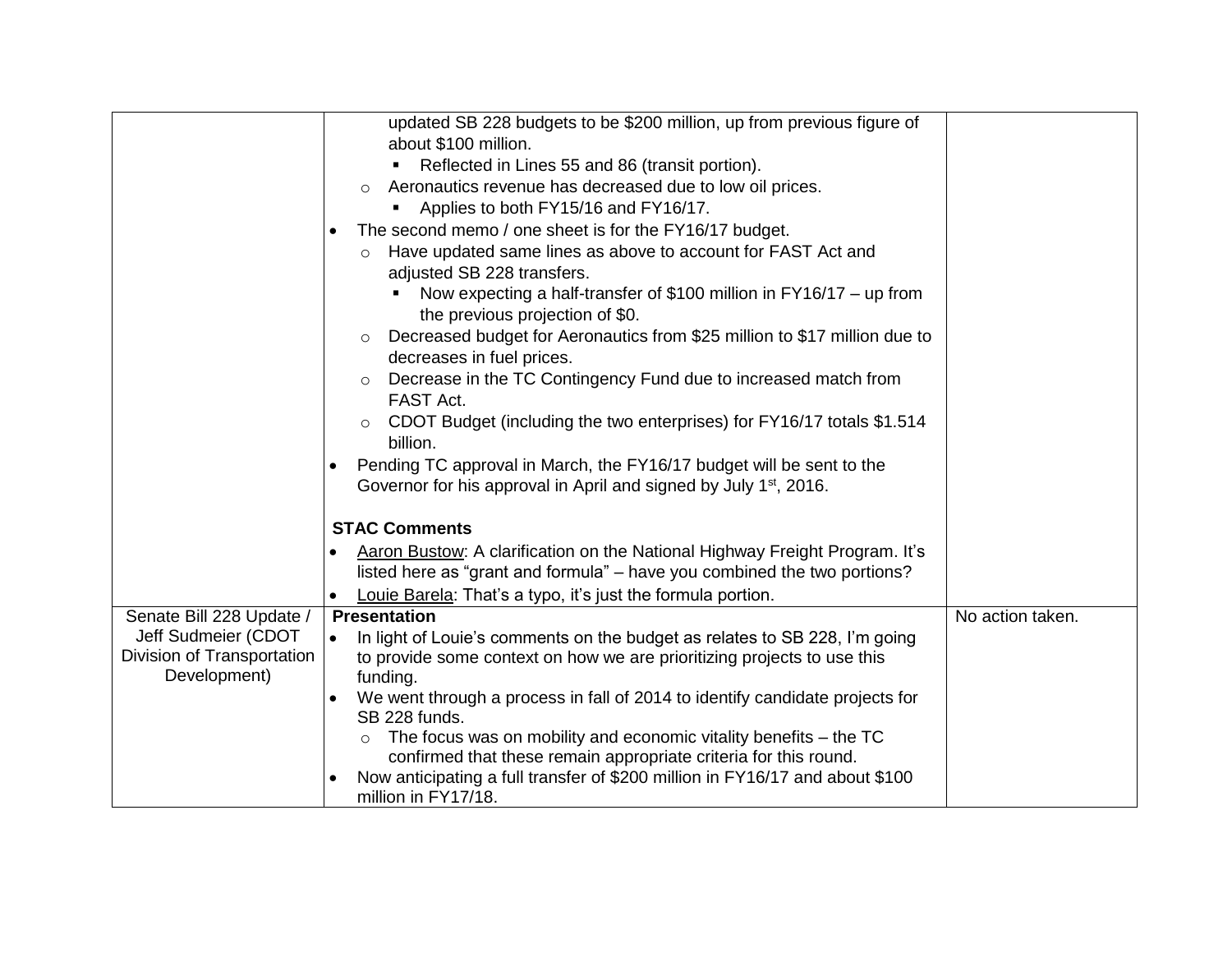| Previously identified FY16/17 funds to go to Central 70 (\$180 million)<br>$\circ$                                                                                                                                                                                                                                                   |  |
|--------------------------------------------------------------------------------------------------------------------------------------------------------------------------------------------------------------------------------------------------------------------------------------------------------------------------------------|--|
| and transit (\$20 million).<br>FY17/18 fund direction is TBD.                                                                                                                                                                                                                                                                        |  |
| Projects from original SB 228 list were updated to reflect changes in scope,                                                                                                                                                                                                                                                         |  |
| cost, etc.                                                                                                                                                                                                                                                                                                                           |  |
| $\circ$ 2 projects were reset to a "lower priority".                                                                                                                                                                                                                                                                                 |  |
| The TC also pointed out the need to include resiliency and redundancy as                                                                                                                                                                                                                                                             |  |
| factors when considering which projects to elevate this time around.                                                                                                                                                                                                                                                                 |  |
| Over \$500 million in potential additional candidate highway projects were                                                                                                                                                                                                                                                           |  |
| identified by the CDOT Regions.                                                                                                                                                                                                                                                                                                      |  |
| Not looking to add a lot given that there's already \$2.5 billion identified,<br>$\circ$<br>but wanted to make sure there wasn't something excluded that should<br>be there.                                                                                                                                                         |  |
| If there are more that STAC members would like to add, please let us<br>$\circ$                                                                                                                                                                                                                                                      |  |
| know.                                                                                                                                                                                                                                                                                                                                |  |
| Next Steps for March/April:                                                                                                                                                                                                                                                                                                          |  |
| o Consider additional candidate projects.<br>Identify priorities for FY17/18 (and potentially future years as well).                                                                                                                                                                                                                 |  |
| $\circ$                                                                                                                                                                                                                                                                                                                              |  |
| <b>STAC Comments</b>                                                                                                                                                                                                                                                                                                                 |  |
| Craig Casper: Speaking as a transportation planner, I think that helping the<br>Governor keep his commitment to improve I-25 from Wyoming to New<br>Mexico should take precedence – and I don't care where specifically. We<br>spent the first transfer on I-70, so it seems appropriate that the second<br>should be spent on I-25. |  |
| Peter Baier: Is there an opportunity to do some sort of long-term fix on<br>Glenwood Canyon with this money? Events like these seem to happen<br>consistently each year despite being referred to as a "500 year event".                                                                                                             |  |
| Debra Perkins-Smith: We've also talked about doing a more intensive                                                                                                                                                                                                                                                                  |  |
| statewide resiliency study to look at issues like that. Another requirement<br>would be having a project that's ready to go within 5 years so the money<br>isn't sitting around but gets spent quickly.                                                                                                                              |  |
| Jeff Sudmeier: We've talked in previous months about the new Development                                                                                                                                                                                                                                                             |  |
| Program and how it can help us to sort and prioritize projects. Of late the                                                                                                                                                                                                                                                          |  |
| emphasis has shifted because of the SB 228 funds and new FAST Act                                                                                                                                                                                                                                                                    |  |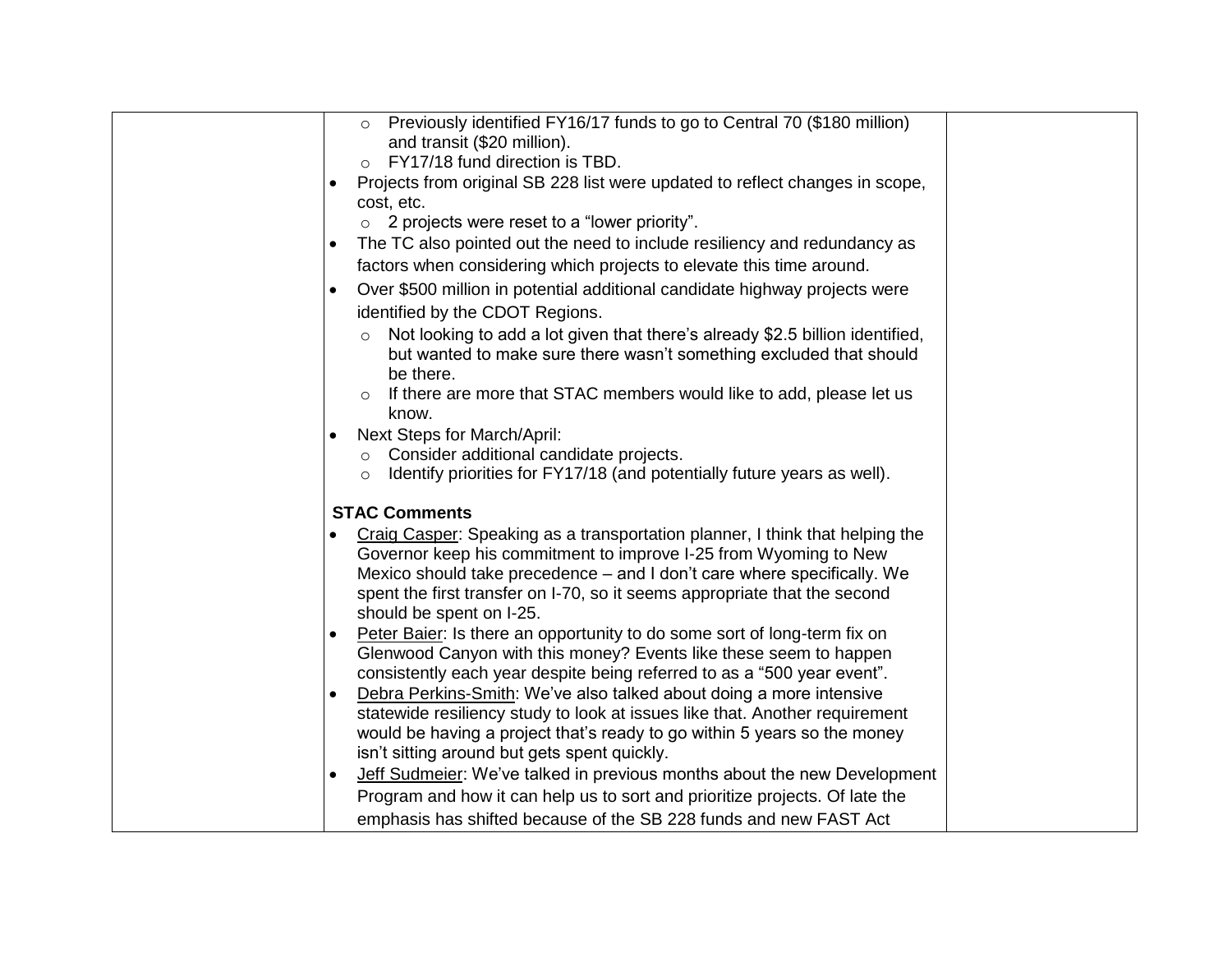| programs, but we're still keeping this in mind. We should also bear in mind                                                                    |  |
|------------------------------------------------------------------------------------------------------------------------------------------------|--|
| the new FASTLANE program and how SB 228 can be leveraged for that.                                                                             |  |
| Another question is how to consider geographic equity in this equation.                                                                        |  |
| Craig Casper: To follow up on my previous statement, I-25 is on the                                                                            |  |
| national freight network so that would be an opportunity to leverage funds.                                                                    |  |
| Sean Conway: Do the criteria in FASTLANE address high population                                                                               |  |
| growth areas? About 85% of the state's population lives along I-25 between                                                                     |  |
| Fort Collins and Pueblo – we need to start looking at this on a corridor level,                                                                |  |
| not in segments as we currently do.                                                                                                            |  |
| Barbara Kirkmeyer: I don't think we should add more projects when we                                                                           |  |
| already have more than we can fund. You also need to talk with the TPRs                                                                        |  |
| before confirming this list. Completion of projects should also be<br>emphasized – the "Missing Miles" on I-25 need to be finished. First we   |  |
| applied for a TIGER grant, then a RAMP project, etc. We want to be able to                                                                     |  |
| tell people that we have something done.                                                                                                       |  |
| Kevin Hall: I agree with that sentiment – in the Southwest we have an                                                                          |  |
| interchange that CDOT spent \$100 million on and is sitting unused. We                                                                         |  |
| have the opportunity to get that done and spur some major economic vitality                                                                    |  |
| in the area rather than letting it sit idle.                                                                                                   |  |
| Barbara Kirkmeyer: What would happen if I brought you a new project to                                                                         |  |
| add to the list?                                                                                                                               |  |
| Jeff Sudmeier: We would add that to the list and bring it to the TC for their                                                                  |  |
| review and eventual decision.                                                                                                                  |  |
| Debra Perkins-Smith: Neither the TPRs nor the TC ever formally approved<br>the SB 228 list $-$ it was just informational rather than official. |  |
| Jeff Sudmeier: The reason that we're asking for your input at this time is                                                                     |  |
| that we recognize the original SB 228 process was very rushed and we                                                                           |  |
| want to make sure that that we're representing the true needs throughout                                                                       |  |
| the state.                                                                                                                                     |  |
| Herman Stockinger: When the original list was developed the TC instructed                                                                      |  |
| us to focus on quantifiable mobility and economic vitality projects, so we                                                                     |  |
| want to make sure that we keep in that general thematic area – otherwise                                                                       |  |
| this process will get blown wide open and we're talking a lot more than \$2.5                                                                  |  |
| billion.                                                                                                                                       |  |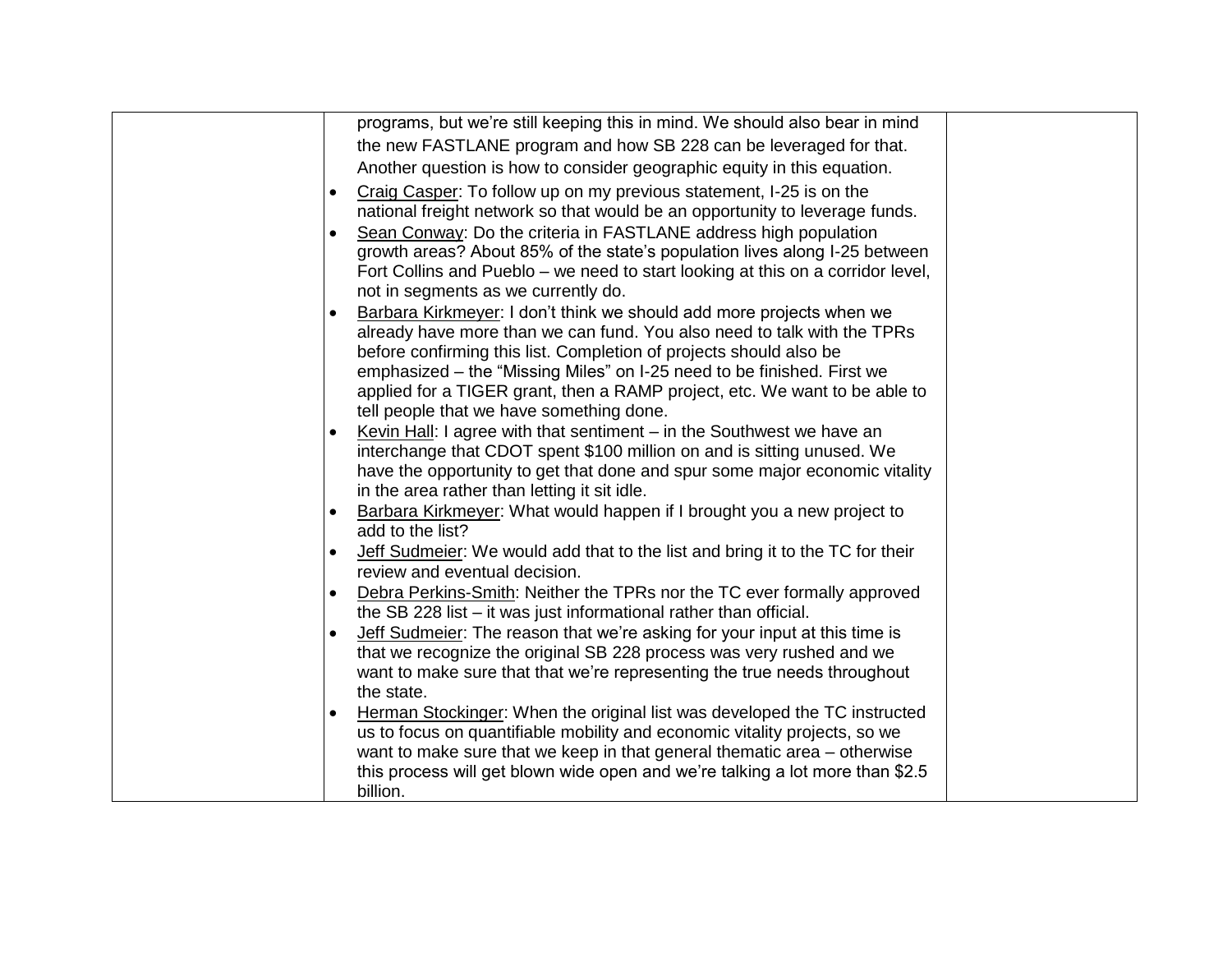|                                                                                                             | Thad Noll: Let's clarify – it sounds like the group wants to add projects to<br>this list, is that right?                                                                                                                                                                                                                                                                                                                                                                                                                                                                                                                                                            |                  |
|-------------------------------------------------------------------------------------------------------------|----------------------------------------------------------------------------------------------------------------------------------------------------------------------------------------------------------------------------------------------------------------------------------------------------------------------------------------------------------------------------------------------------------------------------------------------------------------------------------------------------------------------------------------------------------------------------------------------------------------------------------------------------------------------|------------------|
|                                                                                                             | Jeff Sudmeier: That's what I've heard here.                                                                                                                                                                                                                                                                                                                                                                                                                                                                                                                                                                                                                          |                  |
|                                                                                                             | <b>Presentation</b><br>A few related items:<br>Call for TAP projects on 3/1 and extending until August – will share<br>updated application guidelines on Monday.<br>Call for FLAP projects with applications due on 5/21 – currently<br>$\circ$<br>identifying some CDOT projects and locals working on their own<br>applications as well.<br>For SB 228 transit funds, candidate projects total nearly \$500 million and<br>were updated to reflect cost changes.<br>One project was identified for potential addition.<br>$\circ$<br>If anything is missing or the priorities are wrong, please let us know and<br>we'll work on it.                               |                  |
|                                                                                                             | <b>STAC Comments</b><br>Todd Hollenbeck: Your item on Bustang Expansion lists Greeley and<br>Pueblo but not Grand Junction. Why?<br>David Krutsinger: That is included on the "Rural Regional Bus Program" that<br>we've discussed here previously. You'll see the Grand Junction expansion<br>under the new bus purchases that would allow us to extend service there.<br>Terri Blackmore: I see a Park-and-Ride expansion on here that doesn't<br>$\bullet$<br>make sense with the existing highway interchange – it's already<br>overcapacity so adding parking won't help without coordination with the<br>highway side. You guys need to work together on this. |                  |
| <b>FAST Act Freight</b><br>Program / Debra Perkins-<br>Smith (Division of<br>Transportation<br>Development) | <b>Presentation</b><br>The National Highway Freight Network (NHFN) includes the primary<br>$\bullet$<br>network, urban and rural critical corridors, and all other interststes.<br>The primary network includes I-70, I-25, and small portions of other<br>$\circ$<br>highways (US 85, US 6, etc.) in the metro area.<br>Beyond that we can only add 80 miles of critical urban highways and<br>$\circ$<br>160 miles of critical rural highways throughout the state.<br>Nationally Significant Freight & Highway Program                                                                                                                                            | No action taken. |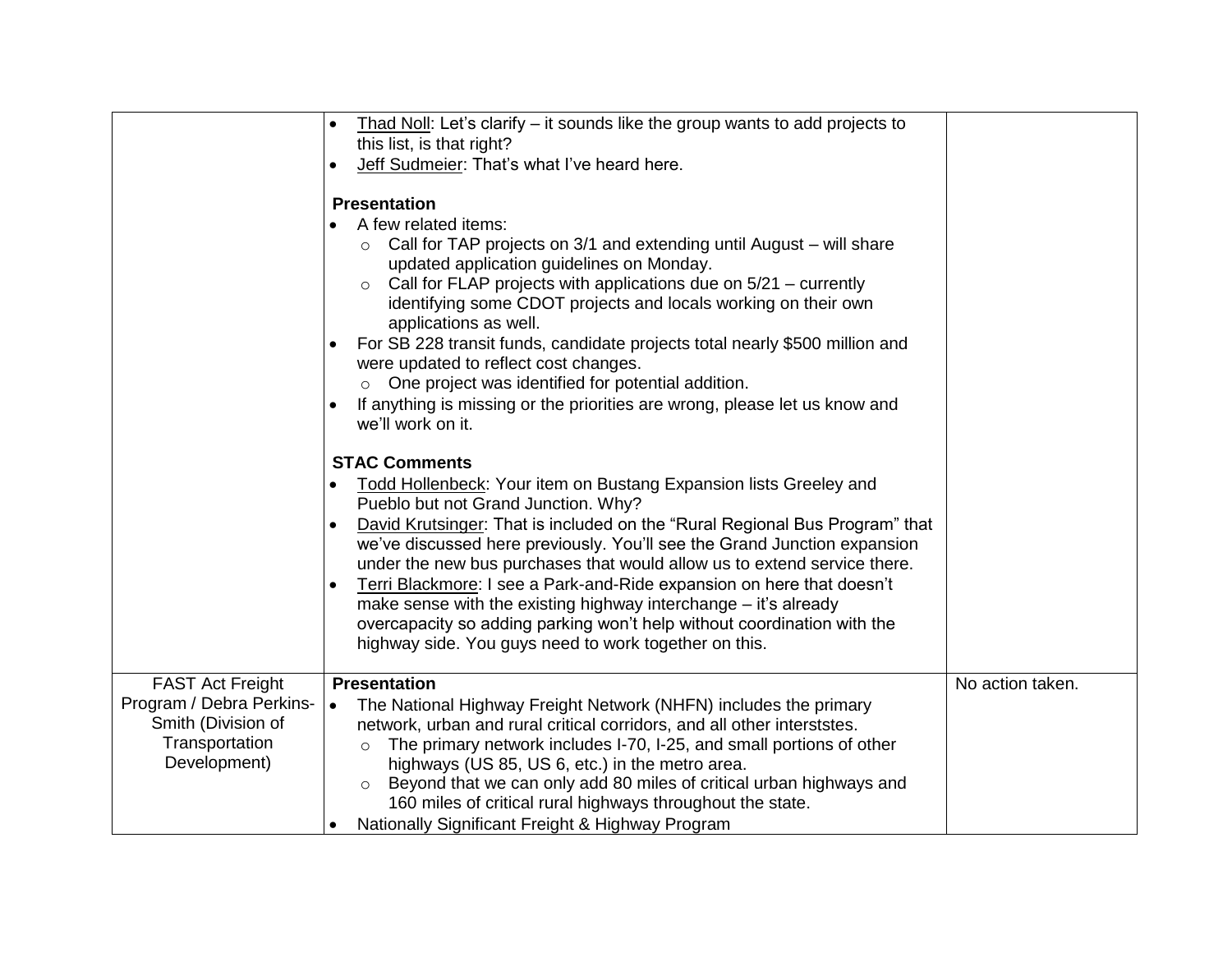|                                                                                                     | \$4.5 billion discretionary grant program for projects of national or<br>$\circ$<br>regional significance.<br>Must be on the NHFN, able to start construction within 18 months of<br>O<br>fund obligation.<br>States, MPOs > 200,000, local governments, tribes, and federal land<br>$\circ$<br>management agencies are eligible.<br>At least 25% of funds each year are dedicated to rural projects.<br>O                                                                                                   |                  |
|-----------------------------------------------------------------------------------------------------|--------------------------------------------------------------------------------------------------------------------------------------------------------------------------------------------------------------------------------------------------------------------------------------------------------------------------------------------------------------------------------------------------------------------------------------------------------------------------------------------------------------|------------------|
|                                                                                                     | Two types:<br>$\circ$<br>Large Projects: grants of at least \$25 million, projects of at least<br>\$100 million.<br>Small Projects: grants of at least \$5 million, projects under \$100<br>$\blacksquare$<br>million.<br>National Highway Freight Program                                                                                                                                                                                                                                                   |                  |
|                                                                                                     | Formula program of \$15 million per year to Colorado (\$85 million over 5<br>$\circ$<br>years).<br>Project requirements:<br>$\circ$<br>Contributes to efficient movement of freight on the NHFN.<br>Identified in freight plan.<br>Up to 10% on intermodal or freight rail.<br>RTDs recommended handling this as a statewide program, rather than<br>distributing to regions (too small).                                                                                                                    |                  |
|                                                                                                     | <b>STAC Comments</b><br>Terri Blackmore: Can we combine the formula and discretionary funding<br>sources together so long as we don't exceed the 80-20 thresholds?<br>Aaron Bustow: That's a good question - we'll look into that.<br>$\bullet$<br>Terri Blackmore: We can stretch this money further by combining them.<br>$\bullet$<br>Gary Beedy: I think we should take a broader look at what corridors we<br>should be focusing on so that as we finish one project we know where the<br>next step is. |                  |
| SWP Lessons Learned /<br>Michelle Scheuerman<br>(CDOT Division of<br>Transportation<br>Development) | Presentation<br>Liaisons are sending out the TPR Chair Lessons Learned Kits to assist in<br>$\bullet$<br>preparing for the SWP Lessons Learned activities.<br>Timetable:<br>$\bullet$<br>$\circ$ February – in the process of conducting interviews.                                                                                                                                                                                                                                                         | No action taken. |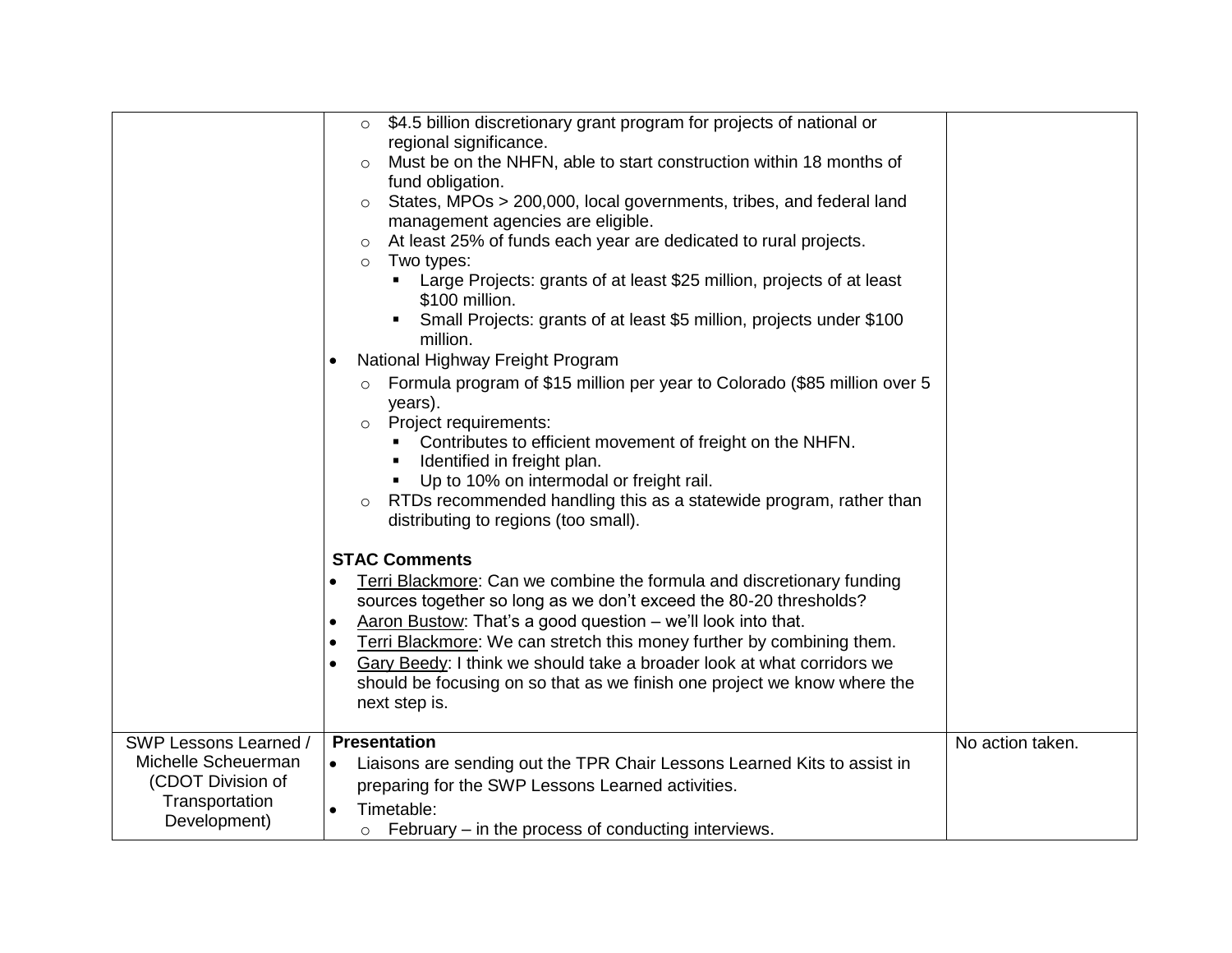|                                                                                                                                                          | March - will bring workshop format to STAC for review.<br>$\circ$<br>April – will hold workshop with STAC and continue soliciting input.<br>$\circ$                                                                                                                                                                                                                                                                                                                                                                                                                                                                                                                                                                                                                                                                                                                                                                                    |                  |
|----------------------------------------------------------------------------------------------------------------------------------------------------------|----------------------------------------------------------------------------------------------------------------------------------------------------------------------------------------------------------------------------------------------------------------------------------------------------------------------------------------------------------------------------------------------------------------------------------------------------------------------------------------------------------------------------------------------------------------------------------------------------------------------------------------------------------------------------------------------------------------------------------------------------------------------------------------------------------------------------------------------------------------------------------------------------------------------------------------|------------------|
| <b>Statewide Transportation</b><br>Improvement Program<br>(STIP) Update / Jamie<br>Collins (CDOT Office of<br><b>Financial Management</b><br>and Budget) | <b>Presentation</b><br>STIP update schedule distributed to the group.<br>$\bullet$<br>Will return next month with a draft for STAC review and subsequently open<br>$\bullet$<br>the public comment period $(3/22 - 4/29)$ .<br>Will return to STAC and TC in April for approval.<br>$\bullet$<br>Side Note: a STIP blog is now available and we can add you to the mailing<br>$\bullet$<br>list if you like.                                                                                                                                                                                                                                                                                                                                                                                                                                                                                                                           | No action taken. |
| <b>Bicycle and Pedestrian</b><br>Update / Betsy Jacobsen<br>(CDOT Division of<br>Transportation<br>Development)                                          | <b>Presentation</b><br>The Colorado the Beautiful Initiative aims to make sure all Coloradans are<br>$\bullet$<br>within 10 minutes of open space within a generation.<br>One element of this initiative is the "16 in 2016" trails highlighted by the<br>$\bullet$<br>Department of Natural Resources last month.<br>CDOT is participating in an interagency commission along with DNR,<br>DOLA, and others.<br>Trails were selected by DNR based on economic development,<br>environment, and other criteria.<br>There is no money attached to this list $-$ it's a means of bringing attention to<br>the importance of trails rather than a way of funding them.<br><b>STAC Comments:</b><br>Todd Hollenbeck: Will there be a weighted criteria for TAP applications<br>based on this list?<br>Jeff Sudmeier: The TAP application includes a criteria relating to whether a<br>project supports a statewide or regional initiative. | No action taken. |
| <b>Other Business / Vince</b><br>Rogalski (STAC<br>Chairman)                                                                                             |                                                                                                                                                                                                                                                                                                                                                                                                                                                                                                                                                                                                                                                                                                                                                                                                                                                                                                                                        | No action taken. |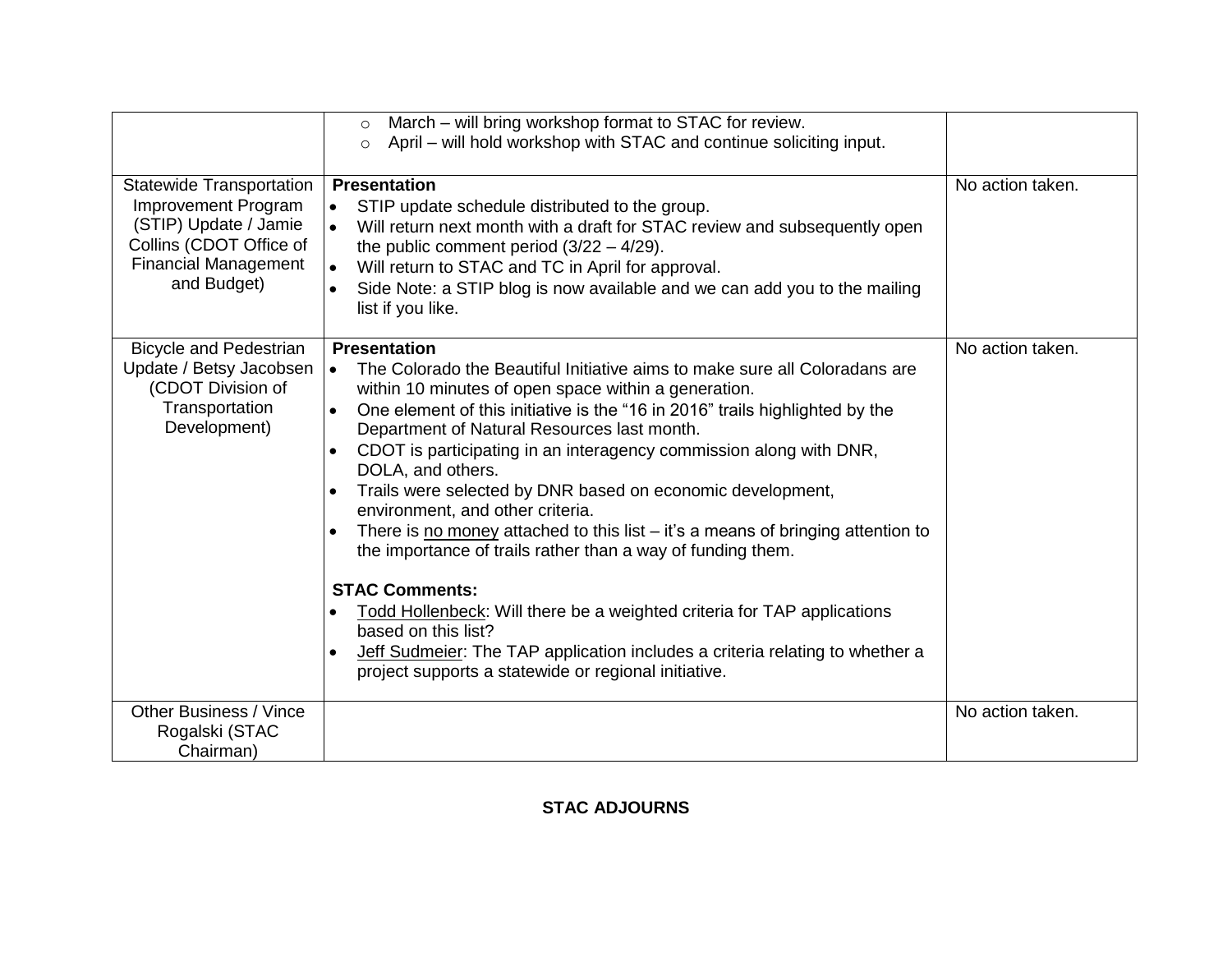

# COLORADO

**Department of Transportation** 



# Overview of the STIP Development Process and the Annual STIP Update

*March 2016*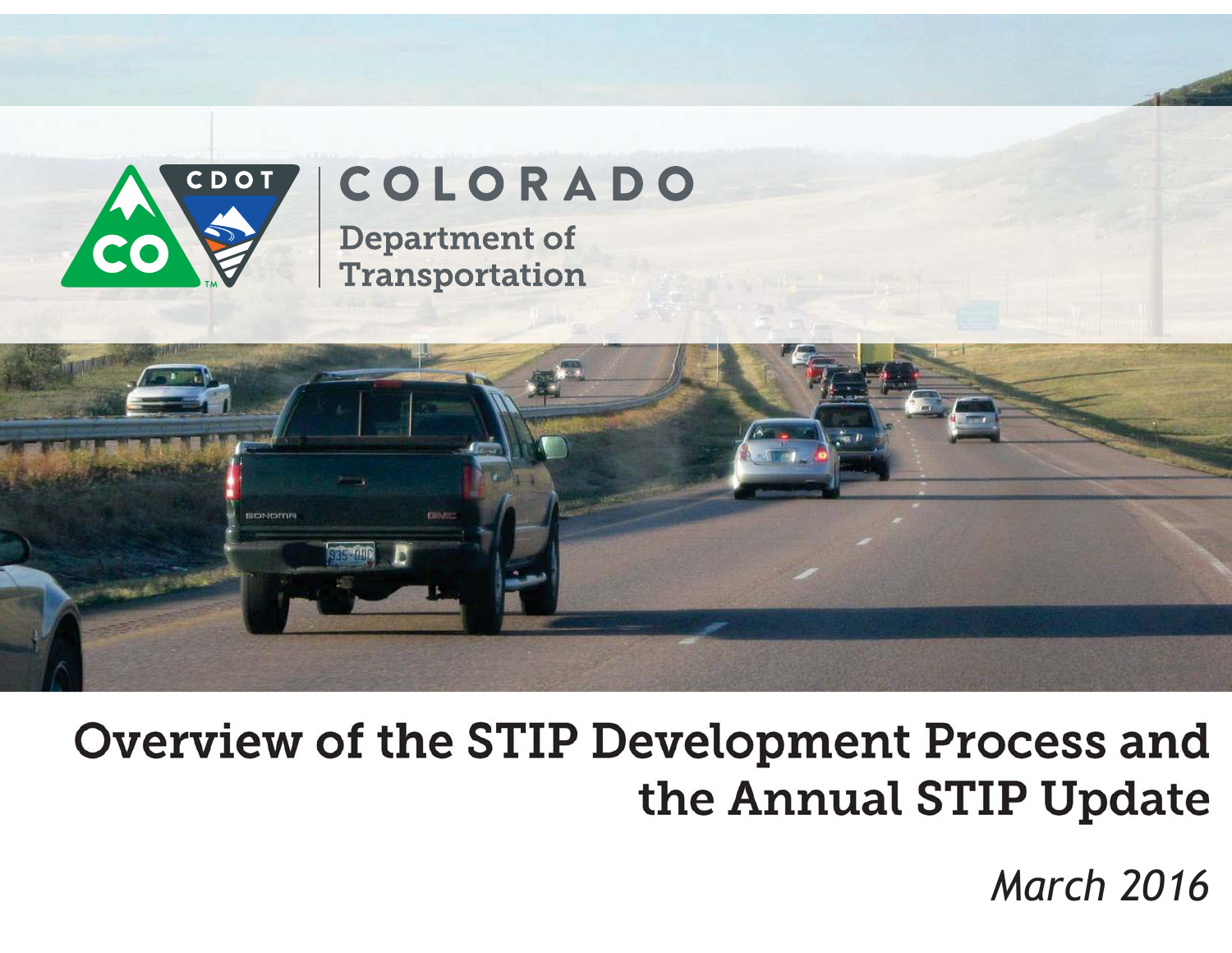

 $\bullet$  **Provide and overview of the Statewide Transportation Improvement Program (STIP) and the planning process.** 

- $\bullet$  **Provide detail on the purpose and content of the Annual STIP Update.**
- $\bullet$ **Identify upcoming tasks for STIP review and adoption.**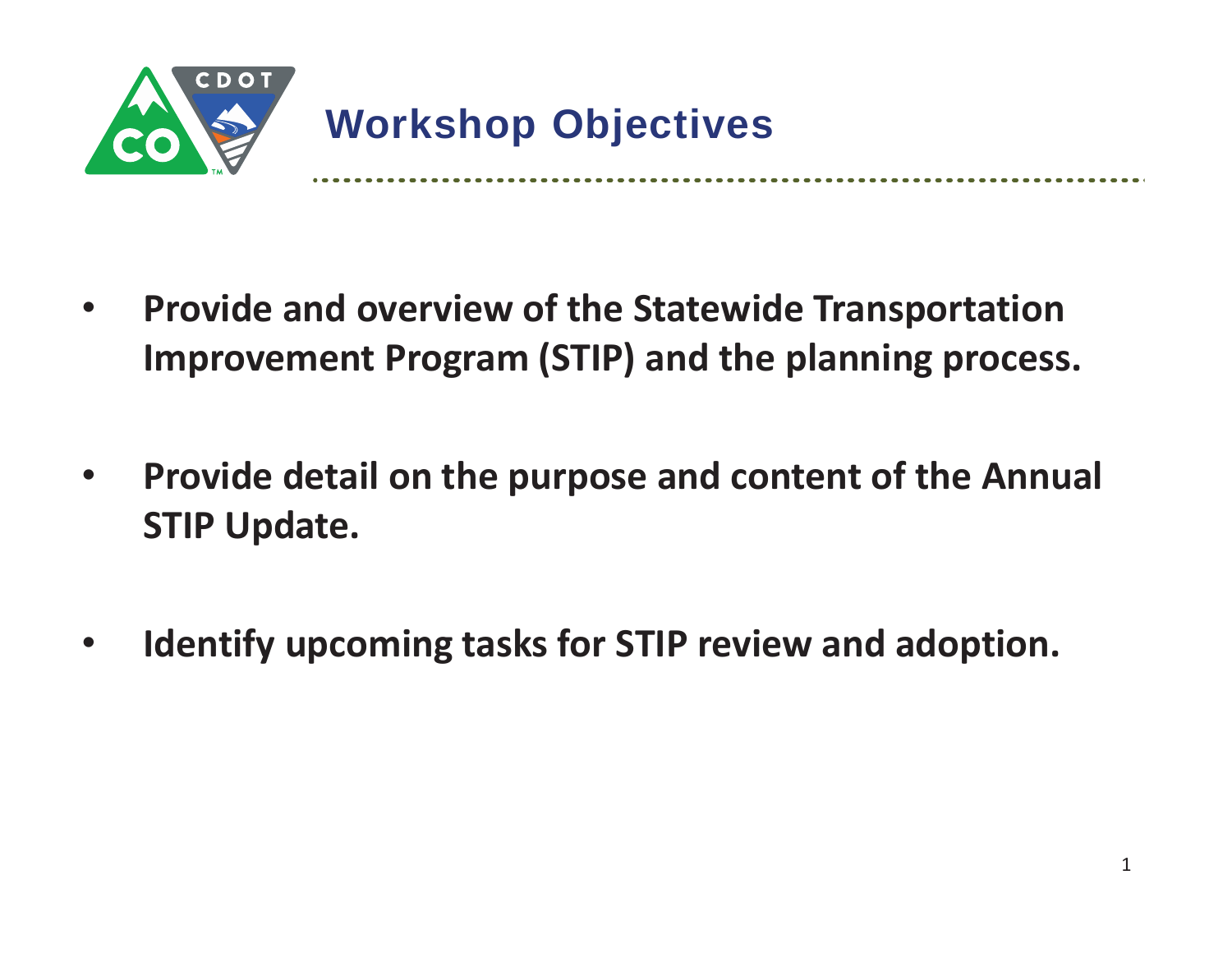

# **Background on STIP**

### • **The Statewide Transportation Improvement Program (STIP):**

- 1. Is a Federally Required document (23 U.S.C. 134, 135 and 450, and 23 CFR, Part 450);
- 2. Is fiscally constrained;
- 3. Contains a statewide listing/program of transportation projects;
- 4. Is developed every four years in concurrence with the Long-Range Statewide Plan, and is updated annually to maintain four federally recognized years of programming; and
- 5. Maintains consistency with the Long-Range Statewide Plan, regional transportation plans, and Transportation Improvement Programs (TIPs).

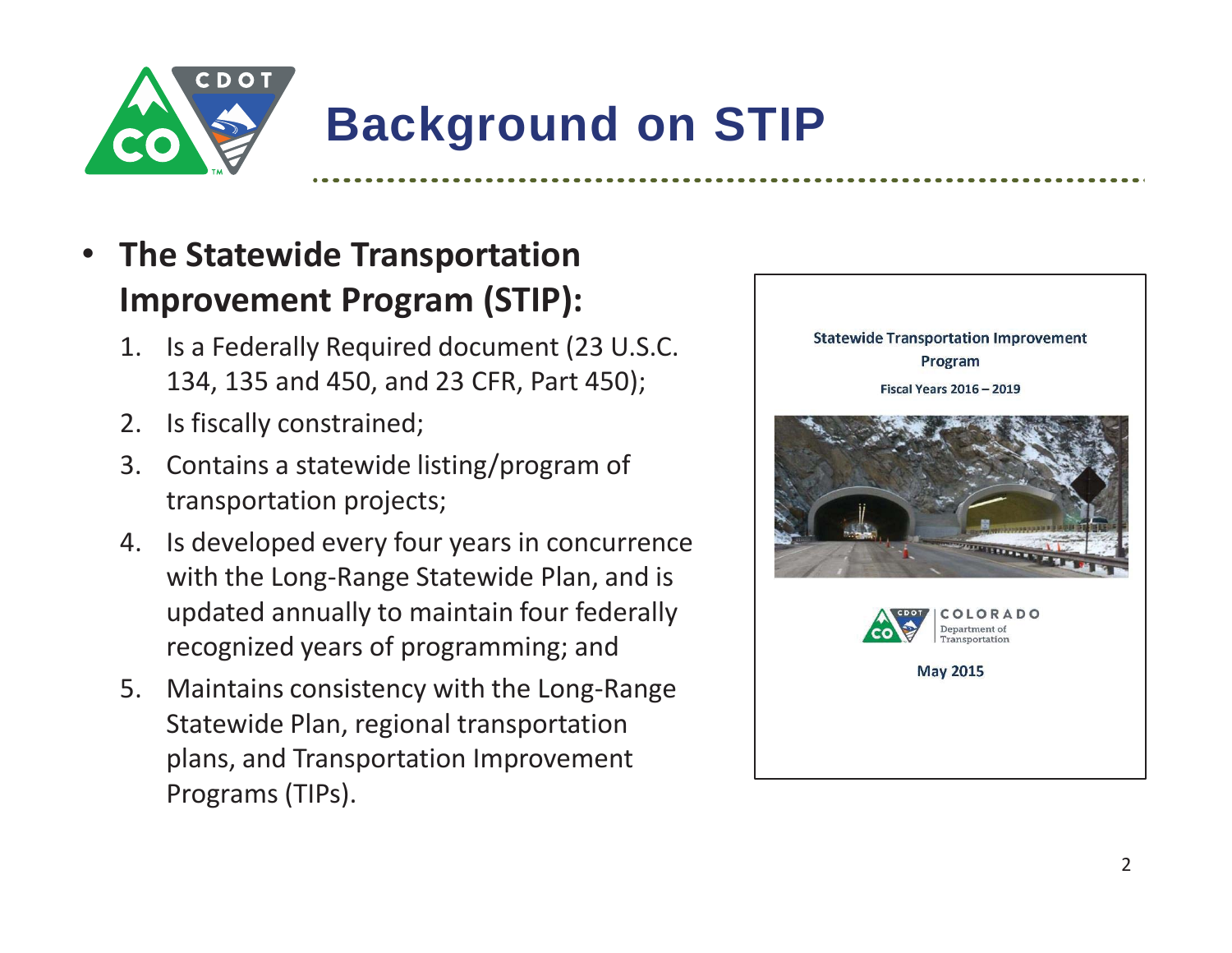

- • **The STIP is developed through the continuing, cooperative, and comprehensive statewide multimodal transportation planning process CDOT carries out with the 15 TPRs.**
- $\bullet$  **The process includes:** 
	- Identification of transportation conditions and needs, forecasted revenues, performance objectives, and policies;
	- The development of long-range multimodal Regional Transportation Plans (RTPs);
	- The development of the long-range multimodal Statewide Transportation Plan (SWP); and
	- The Project Priority Programming Process (4P).
- • **This process provides the foundation for the creation of the STIP.**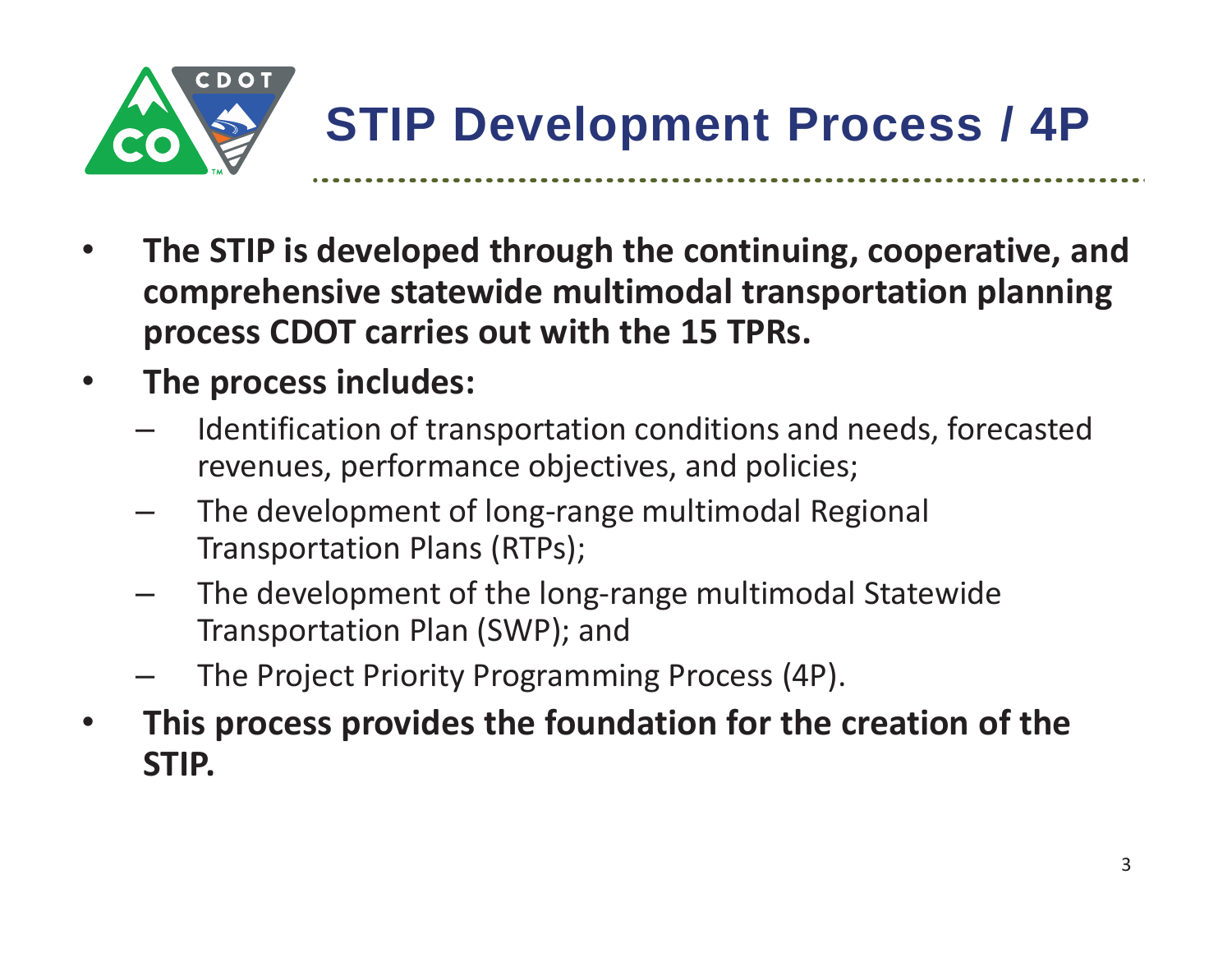

### •**What is the Annual STIP:**

- STIP updated once per year to maintain official four years of programming recognized by FHWA and FTA;
- –Full update (4P process) every four years;
- $\mathcal{L}_{\mathcal{A}}$  STIP amendment schedule semi-annually;
	- •Administrative modifications will be conducted more often and as needed.
- –Expenditure-based as opposed to the budget-based.



**Official STIP Years**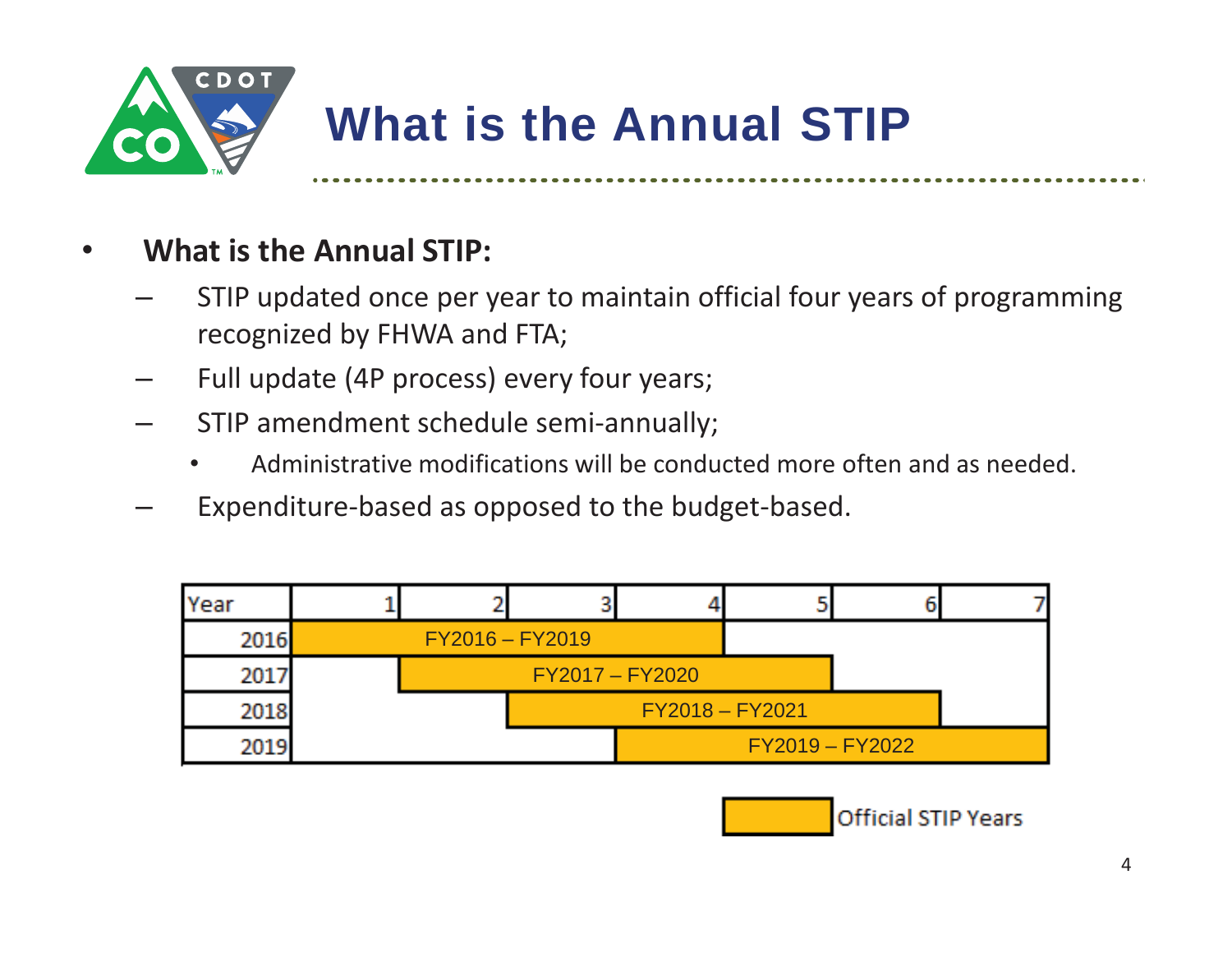

### •**What is included in the Draft FY2017 – FY2020 STIP:**

- Regionally Significant Projects that may continue into, or are scheduled to begin in, FY2020;
- $\mathcal{L}_{\mathcal{A}}$  , where  $\mathcal{L}_{\mathcal{A}}$  is the set of the set of the set of the set of the set of the set of the set of the set of the set of the set of the set of the set of the set of the set of the set of the set of the RPP projects that may continue into, or are scheduled to begin in, FY2020;
- Funding allocations for various Asset Management programs, such as Surface Treatment, Bridge, and FASTER Safety, will be reflected in Regional STIP Program Pools;
	- • Asset Management project lists for FY2020 will be approved in August and amended into the STIP at that time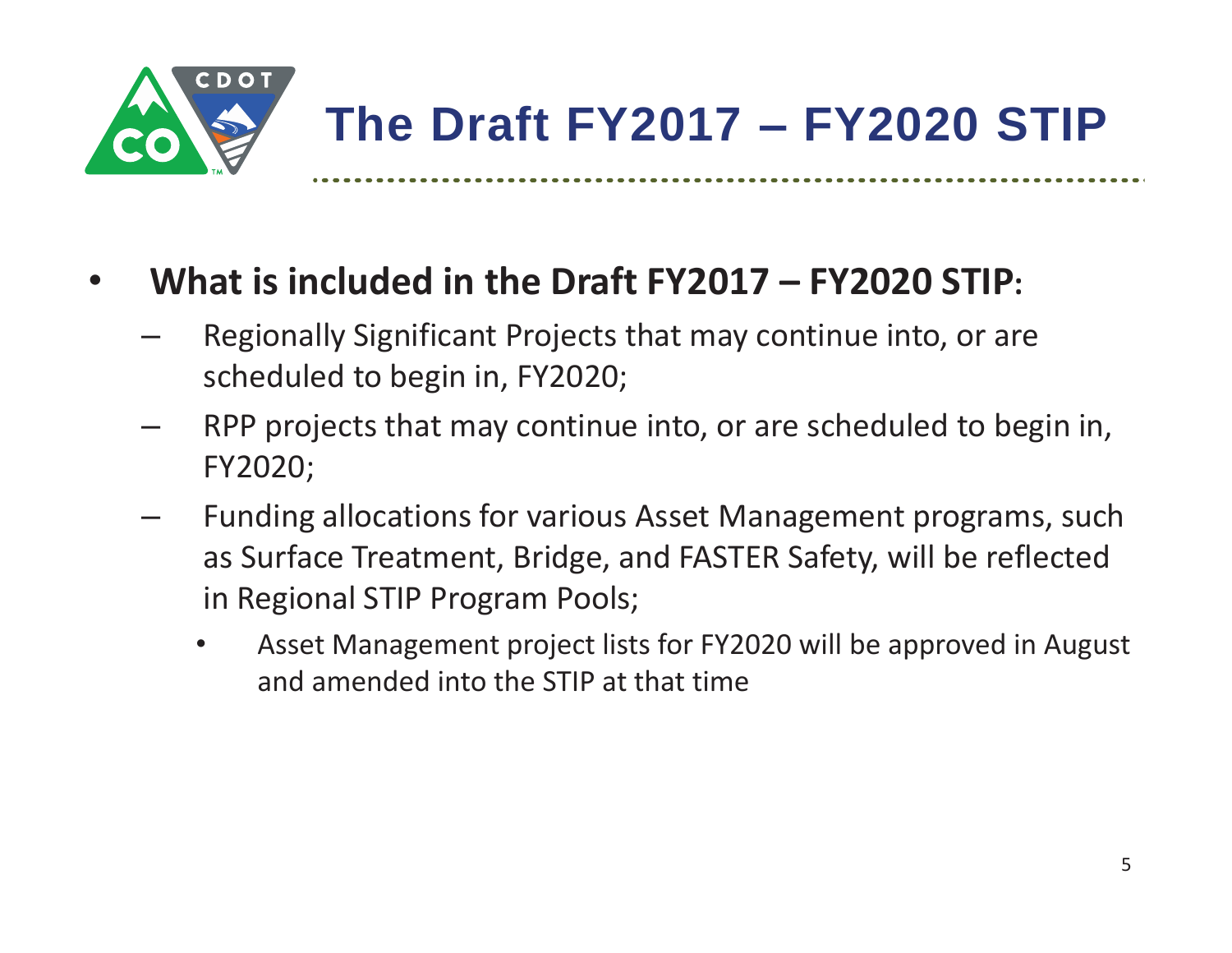

- $\bullet$  **What is requested of the Transportation Commission regarding the Draft FY2017 – FY2020 STIP:**
	- $\mathcal{L}_{\mathcal{A}}$  , where  $\mathcal{L}_{\mathcal{A}}$  is the set of the set of the set of the set of the set of the set of the set of the set of the set of the set of the set of the set of the set of the set of the set of the set of the Release the Draft FY2017 – FY2020 STIP for public review and comment.
		- $\bullet$ This item is included on the Consent Agenda for March.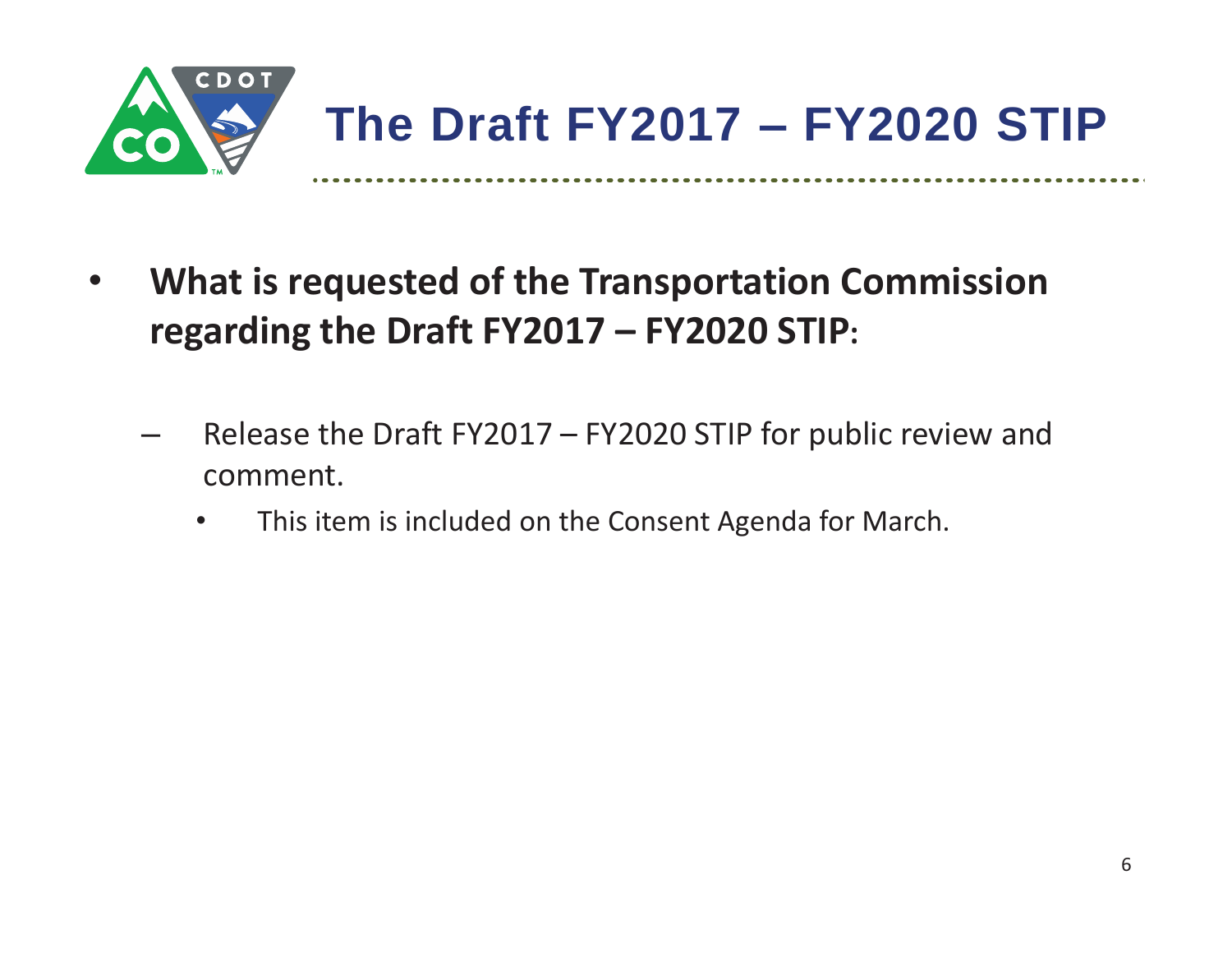

# **STIP Approval Timeline and Next Steps**

## **Timeline:**

- • March - Review Draft STIP and approve release for public comment period
- $\bullet$ March / April – Minimum 30-day public comment period
- $\bullet$ April - STIP Public Hearing
- •May - Transportation Commission approval of STIP
- $\bullet$ June - FHWA / FTA Approval of STIP
- •July 1 - FY2017 – FY2020 STIP effective

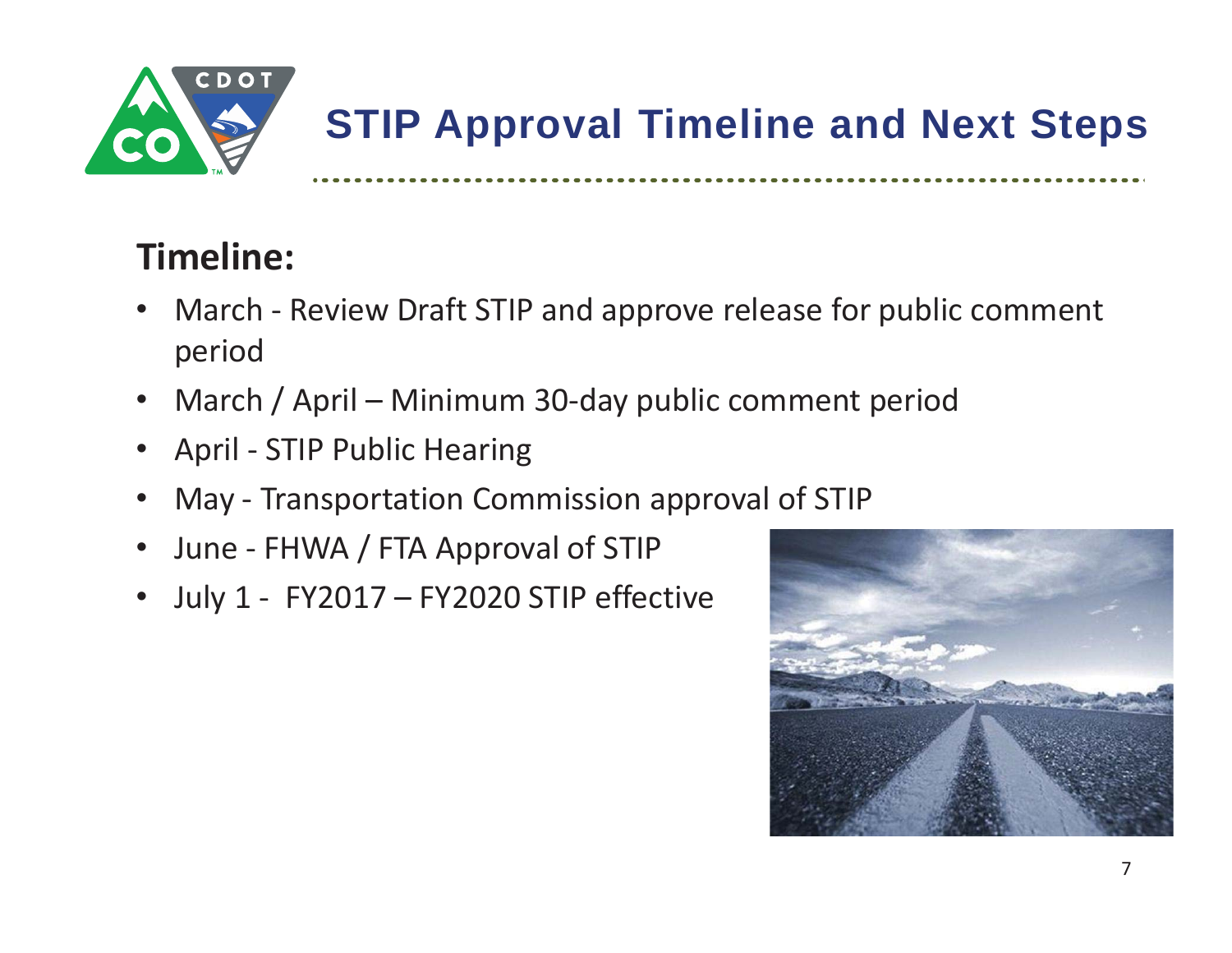

**COLORADO** Department of Transportation

Division of Transportation Development

| <b>DATE:</b> | March 16, 2016                                                              |
|--------------|-----------------------------------------------------------------------------|
| TO:          | Statewide Transportation Advisory Committee (STAC)                          |
| FROM:        | Debra Perkins-Smith, Director, Division of Transportation Development (DTD) |
|              | Herman Stockinger, Director, Office of Policy and Government Relations      |
| SUBJECT:     | <b>Discretionary Grants Programs</b>                                        |

Three federal discretionary grant programs are currently accepting applications for projects. These programs include an eighth round of the Transportation Investments Generating Economic Recovery (TIGER) program, the new Fostering Advancements in Shipping and Transportation for the Long-term Achievement of National Efficiencies (FASTLANE) program, and the Federal Lands Access Program (FLAP). CDOT plans to submit applications under each of these programs and will provide an overview of the programs and the proposed projects at the STAC meeting on March 18.

### **TIGER**

On February 23, 2016 USDOT announced the application process for the TIGER VIII discretionary grant program. Under TIGER VIII \$500 million is available for project awards. No less than \$100 million may be awarded to projects in rural areas. Grants may be used for up to 80 percent of the costs of a project located in an urban area and up to 100 percent of the costs of a project located in a rural area. The most competitive applications, however, have matching funds of greater than 50%. Funds must be obligated by September 30, 2019.

Staff is recommending that CDOT sponsor only one application for TIGER VIII. The North I-25 project will build one Tolled Express Lane in each direction on I-25 for 14 miles, from SH 14 in Fort Collins to SH 402 in Loveland, providing much needed capacity and travel time reliability on this congested corridor. These improvements will include replacement of both the Cache La Poudre River Bridge and the Union Pacific Grade Separation Bridge. The Poudre River Bridge will also be designed to accommodate the 100-year flood flow rate, improving resiliency of the corridor, and the corresponding trail is an important segment of the Colorado Front Range Trail, recently identified as one of Governor Hickenlooper's "16 in 2016" priority trails. The widening of the Great Western Railroad Bridge and the Big Thompson Bridge are also necessary to accommodate the increased capacity.

The total cost for this series of improvements is \$210-\$230 million. Staff recommends that financing of \$100 million be considered based on the prospect that various segments of the I-25 corridor can generate revenue through the collection of user fees. In addition to this \$100 million construction loan, state dollars totaling up to \$80 million, along with pledged local and private funds totaling \$21 million and an anticipated TIGER VIII award of \$25 million will bridge the current funding gap.

| Project                                       | Region | County           | <b>Funding</b><br><b>Request</b><br>(SM) | <b>Total Cost</b><br>(SM) | Match<br>(SM) | <b>Partners</b>                                                  |
|-----------------------------------------------|--------|------------------|------------------------------------------|---------------------------|---------------|------------------------------------------------------------------|
| North I-25<br>Segments 7 & 8<br>Managed Lanes |        | Larimer,<br>Weld | $-525.0$                                 | $$210.0-$<br>\$230.0      | $-5201.0$     | Larimer County,<br>Fort Collins,<br>private developer,<br>others |

|  | Table 1: Recommended TIGER VIII Project Application |  |  |  |
|--|-----------------------------------------------------|--|--|--|
|  |                                                     |  |  |  |

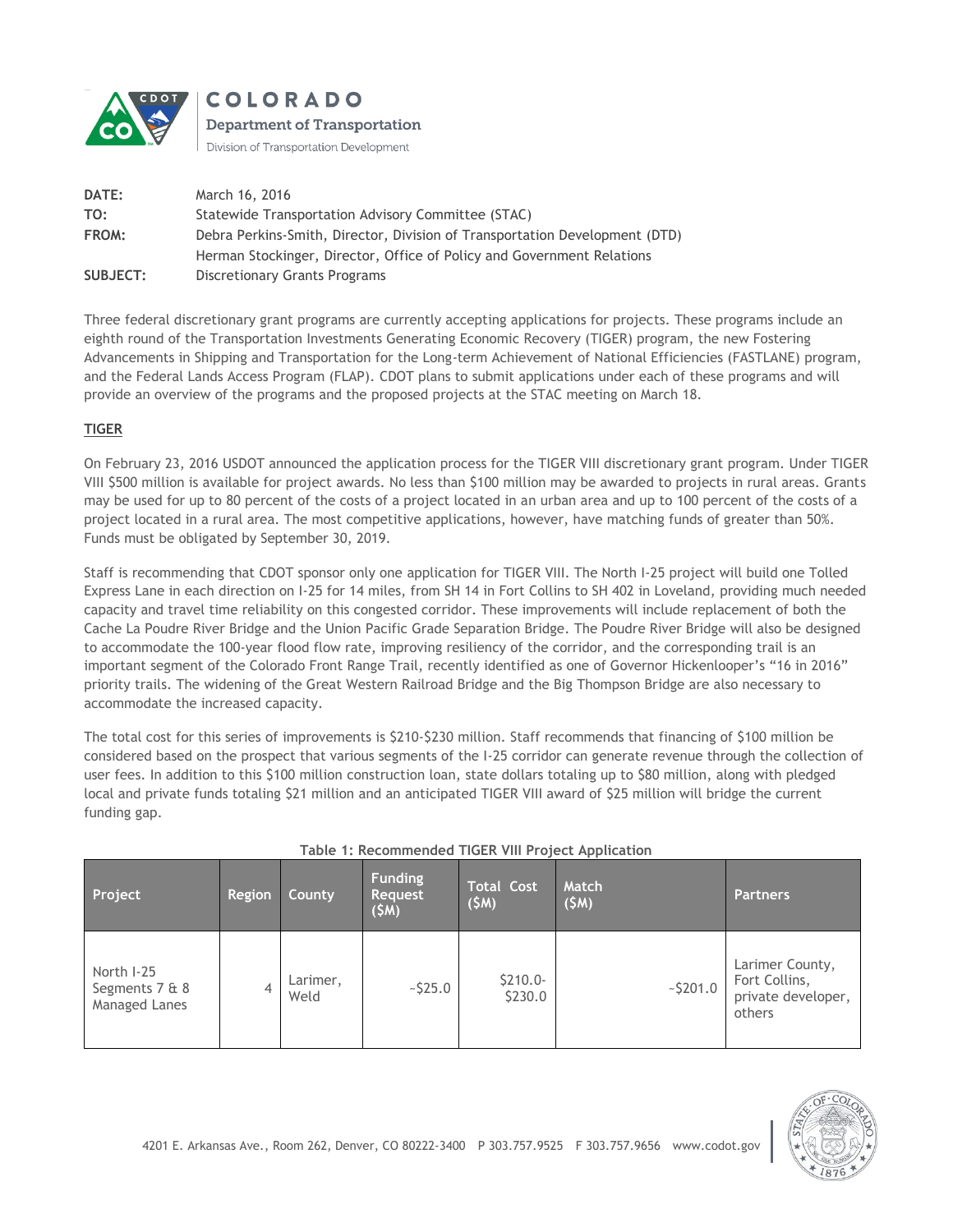Additionally, the Southwest Chief (SWC) Commission is working with Kansas and New Mexico and looking for a project sponsor for a TIGER VIII application for Phase III of the track replacement/repair. CDOT will not sponsor an application. However, the Southwest Chief Commission is requesting that CDOT support an application with a \$1 million match commitment if an award is made. Staff recommends the Transportation Commission allocate \$1 million of residual transit funds from SB1 (total residual is approximately \$12 million). These funds would be expended only if a SWC TIGER VIII grant is awarded.

The Transportation Commission will be asked in March to approve the submittal of North I-25, and to approve the match request for the SWC. Applications are due on April 29, 2016.

**Counties, tribes, local governments, transit agencies, Metropolitan Planning Organizations (MPOs), and other political subdivisions of State or local government may also apply for the TIGER program. Additional information on TIGER is available at: [https://www.transportation.gov/tiger.](https://www.transportation.gov/tiger)**

### **FASTLANE**

Different from TIGER, the FAST Act established a new discretionary grant program for nationally significant freight projects. On February 26, 2016, USDOT announced the 2016 application process for the program. Congress authorized \$800 million for this program in 2016. Of the \$800 million available for grants in 2016, \$76 million is reserved for small projects (less than \$100 million) and \$190 million is reserved for projects located in rural areas (defined as outside of an Urbanized Area with a population over 200,000). Other than the set aside for small projects, the total project cost must be over \$100 million with a minimum grant amount of \$25 million (\$5 million for small projects). The share of project costs funded from this program may not exceed 60% and the total Federal share from all sources may not exceed 80%. Projects must be able to demonstrate an ability to go to construction prior to September 30, 2019.

The very short application period necessitated an expedited process to identify projects that met the requirements of the program and that were likely to compete well nationally. (NOFO issued on February 26, with applications due on April 14). Based on a review of competitive freight improvements, CDOT staff identified four priority projects for potential submission to USDOT for FASTLANE grant funding. Staff recommends submitting the Multi-State Truck Parking Information and Management System (Small Category) and is working to further refine the three Large Category projects to identify the most competitive two projects for submission.

| Project                                                                 | <b>Region</b>  | County         | <b>Funding</b><br>Request (\$<br>M) | <b>Total</b><br>Project<br>Cost<br>(5 M) | Example "up to" Match*<br>(5 M)                                                                  | <b>Partners</b>                  |
|-------------------------------------------------------------------------|----------------|----------------|-------------------------------------|------------------------------------------|--------------------------------------------------------------------------------------------------|----------------------------------|
| Multi-State Truck<br>Parking<br>Information and<br>Management<br>System | All            |                | \$6.0\$                             | $-510.0$                                 | $~54$ (TBD)                                                                                      | CMCA, Nebraska,<br>Utah, Wyoming |
| US 287 Lamar<br><b>Truck Reliever</b><br>Route                          | $\overline{2}$ | Prowers        | \$96.0                              | \$160.0                                  | \$32 (freight formula)<br>\$27 (SB 228/Other<br>State)<br>$$5$ (RPP)                             | Lamar County,<br>Prowers County  |
| <b>US 85</b><br>Highway/Rail<br>Corridor                                | 1, 4           | Adams,<br>Weld | \$52.5                              | \$100.0                                  | \$25 (freight formula)<br>\$20 (SB 228/Other<br>State)<br>$$2.5$ (RPP)                           | <b>UPRR</b>                      |
| US 550/US 160<br>Connection                                             | 8              | La Plata       | \$52.0                              | \$140.0                                  | \$25 (freight formula)<br>\$20 (SB 228/Other<br>State)<br>$$13$ (RPP)<br>\$8 (Surface Treatment) |                                  |

#### **Table 2: Recommended FASTLANE Project Applications**

\*Example only. Details TBD.

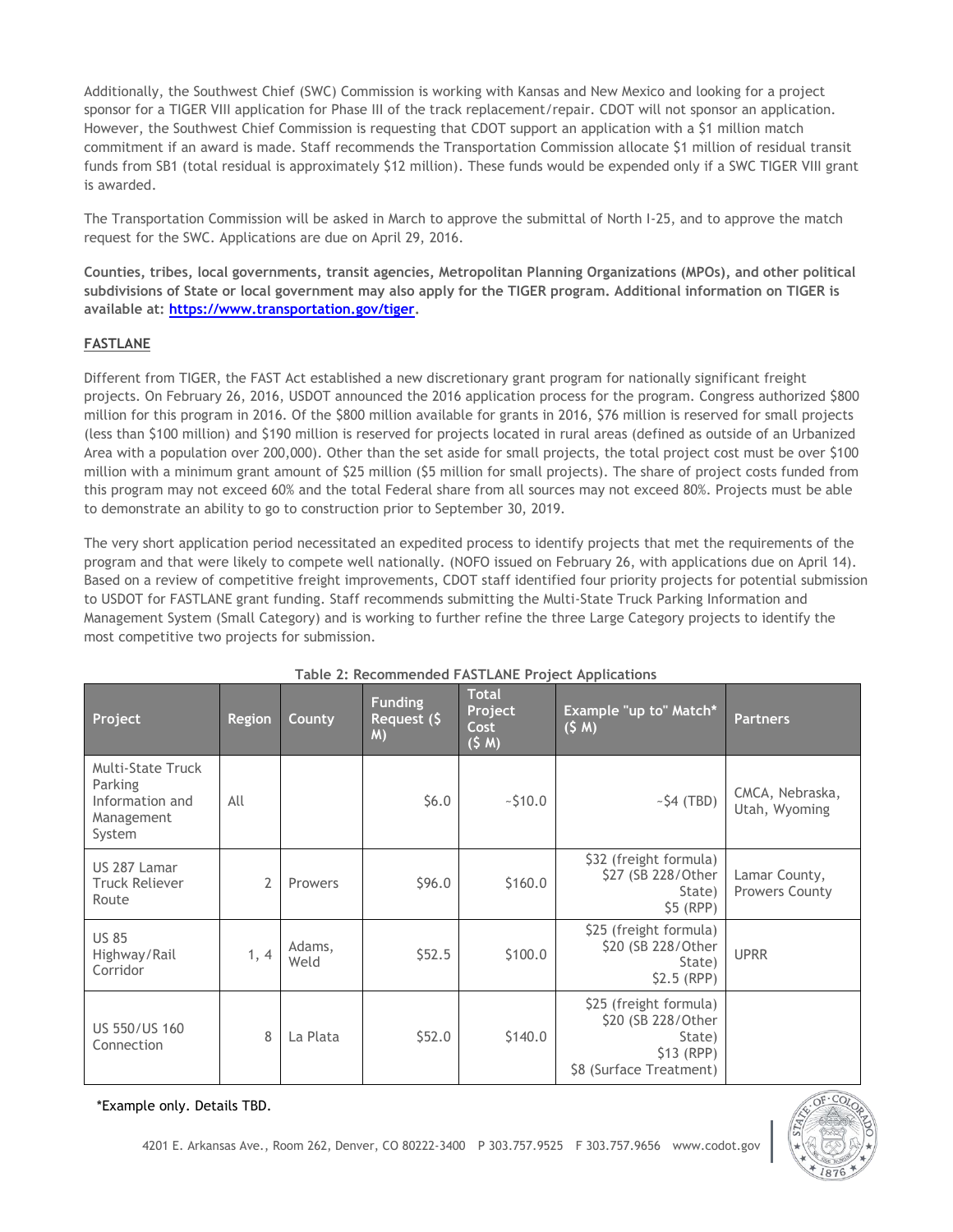The Transportation Commission will be asked in March to approve the submittal of up to three projects under the FASTLANE program. Applications are due on April 14, 2016.

**Counties, tribes, local governments, transit agencies, Metropolitan Planning Organizations (MPOs), and other political subdivisions of State or local government may also apply for the TIGER program. Additional information on TIGER is available at: [https://www.transportation.gov/FASTLANEgrants.](https://www.transportation.gov/FASTLANEgrants)**

#### **TIGER and FASTLANE Match**

When applying for federal discretionary grants, there is usually a required state match of at least 20% to be eligible, and an overmatch of non-federal funds makes a project more competitive. While most of the recommended projects have already identified some state and local funds to be included in the applications, additional funds are required for each project to meet minimum match requirements and/or make the projects more competitive nationally.

Staff believes that CDOT should not "pass" on the opportunity to leverage state funds in order to receive additional federal and local funds to fully fund a project and allow us to stretch available state dollars as far as possible. Additionally, committing state funds only if a grant is awarded by the USDOT provides the flexibility to choose any project if a federal award is not made, and allows the flexibility to identify the appropriate state funding source after an award is made. It would be highly unusual for Colorado to receive more than one of these grants, so the expected actual funding commitment would be for only one of these projects.

### **FLAP**

The FLAP is a competitive, discretionary program for states, counties, tribes and local governments. The program provides funds for transportation facilities that provide access to, or are located on or adjacent to Federal lands, with emphasis placed on facilities that improve access to high use Federal recreation sites or economic generators. Eligible projects include engineering, rehabilitation, restoration, construction, reconstruction, transportation planning, and research of Federal lands access transportation facilities. Each State is required to create a committee composed of a representative of the FHWA, a representative of the State DOT, and a representative of the appropriate political subdivisions of the State. This committee, known as the Colorado Programming Decisions Committee, makes programming decisions for FLAP funds.

Applications are now being accepted for FY 19 – FY 22, with approximately \$60 million available for projects in Colorado. The CDOT Regions were asked to propose projects for consideration. A FLAP project evaluation team, composed of staff from DTD, the Regions, and the Office of Policy and Government Relations, met to review and score candidate projects based on the criteria used by the Colorado Programming Decisions Committee. This includes: Access, mobility, and connectivity; Economic development; Facility condition; Safety; Resource protection; Funding, coordination, and cost.

Table 1 summarizes the staff recommended priority list. The Transportation Commission will be asked in April to approve the submittal by CDOT of up to four of the recommended projects. Table 1 summarizes the staff recommended priority list. Applications are due on May 21, 2016.